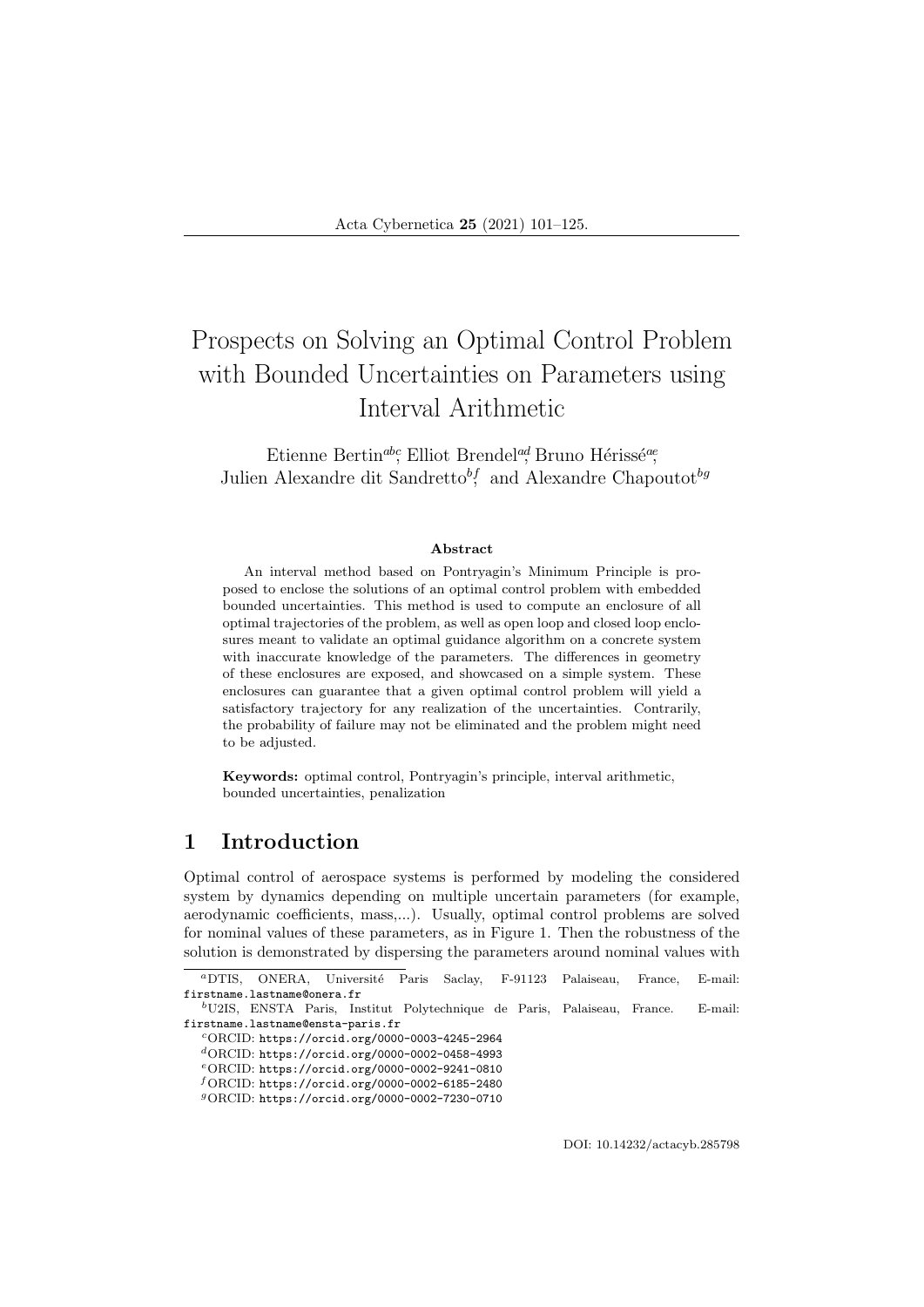

Figure 1: Optimal trajectory, velocity space trajectory and control for Goddard's re-entry problem in Cartesian Geo-centered coordinates<sup>1</sup>. In green the boostback burn, in thin blue the ballistic phase and in red the landing burn. Burn phases are characterized by a saturated control  $(||u|| = 1)$  and a dash in velocity space, while ballistic phases are characterized by no control  $(||u|| = 0)$ . The model, the parameters and the initial and final positions are taken from [4]. More details on the model and boundary conditions are given in Section 5.

Monte Carlo simulations [5]. Another approach is to solve a chance constrained optimal control problem in order to guarantee a probability of success [7]. These methods do not exclude the eventuality of failure, which can be problematic on critical systems. In addition these problem-solving methods often introduce numerical approximations, which question the validity of the results.

Interval arithmetic has shown their ability to address several control problems [9], providing validated solutions while dealing with method uncertainties (numerical approximations) as well as with model uncertainties (unknown but bounded parameters). For instance the reachable set of a dynamic system can be overapproximated. This over-approximation can demonstrate that a system will remain

<sup>1</sup>Standard coordinates for rocket trajectory are altitude and latitude; Cartesian coordinates were chosen instead to allow some consistency with figures in Section 5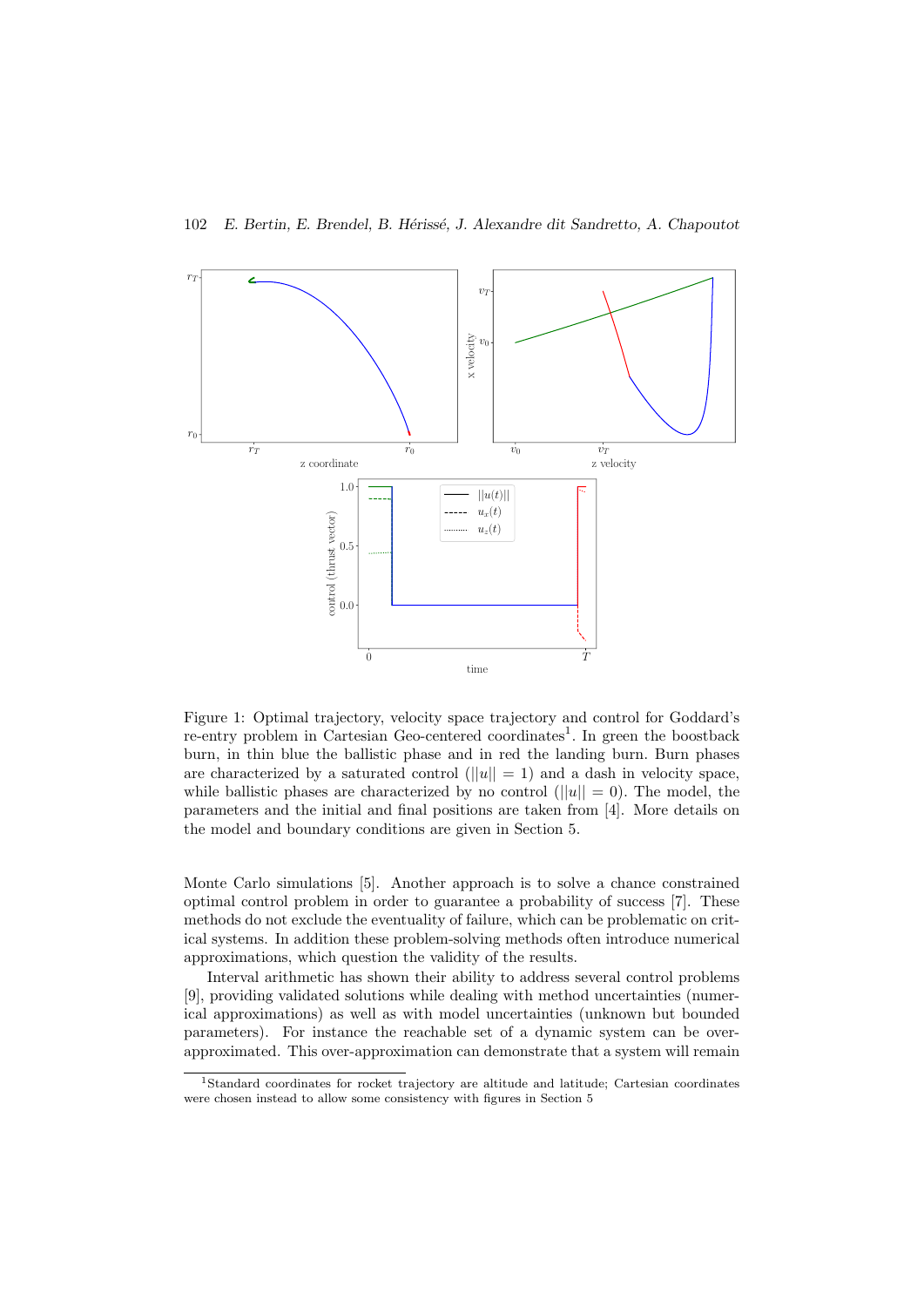out of a critical region, thus guarantee its safety [2]. These methods can also be used to design robust optimal control. For instance, [11, 12] propose algorithms to compute a control that stirs a system to a desired state for any realization of a bounded noise while achieving the lowest upper bound on the cost.

Pontryagin's Maximum Principle [13] (PMP) provides necessary optimality conditions for the resolution of optimal control problems by transforming an optimal control problem into a root-finding problem. Derived methods have proven their efficiency and their precision compared to direct methods [13, 14], but their convergence strongly depends on their initialization and a prior knowledge of the solution structure is needed.

Our goal is to address an aerospace challenge highlighted by [3], which is to enclose the trajectory of a reusable launch vehicle subject to external perturbations. The trajectory during the landing burn is computed online so the control is not known beforehand. Computing an enclosure could guarantee that the vehicle lands safely on the landing platform.

To that end, the return version of Goddard's problem [5] is considered. It consists in performing the landing of the first stage of a rocket while minimizing its fuel consumption. The optimal trajectory of this system for nominal values of the parameters and the associated control are presented on Figure 1. Uncertainties on the parameters will be added into the model in the form of intervals and deterministic enclosures will be computed by combining interval arithmetic and the necessary optimality conditions given by the application of PMP. Although this method cannot be applied to Goddard's problem yet, this paper exposes our reasoning on simplified problems.

Firstly, Section 2 introduces the problem considered. Section 3 presents the interval and optimal control methods that will be later used. Section 4 proposes three enclosures that can be utilized to discuss the reliability of an optimal control problem with uncertainties. Section 5 showcases these enclosures on a simplified problem. Lastly, Section 6 proposes some uses of these enclosures and the remaining work to apply these methods on Goddard's problem.

# Notations

Interval variables and interval vectors are always enclosed in brackets: [x]. Any variable that is not enclosed in bracket is a real or vector variable. Interval valued functions are enclosed in brackets:  $[f] : [x] \mapsto [f]([x])$ . The bounds of an interval [a] are noted  $\underline{a}, \overline{a}$ . Its middle point is noted mid ([a]). (.) such as in  $y(.)$  denotes a time function:  $y(.) : t \in [0, T] \mapsto y(t) \in \mathbb{R}^n$ .  $y(\tau)$  and  $y_{\tau}$  are different, the later being a vector unrelated to function  $y(.)$ . A hat as in  $\hat{\xi}$  denotes a variable that is related to an estimation.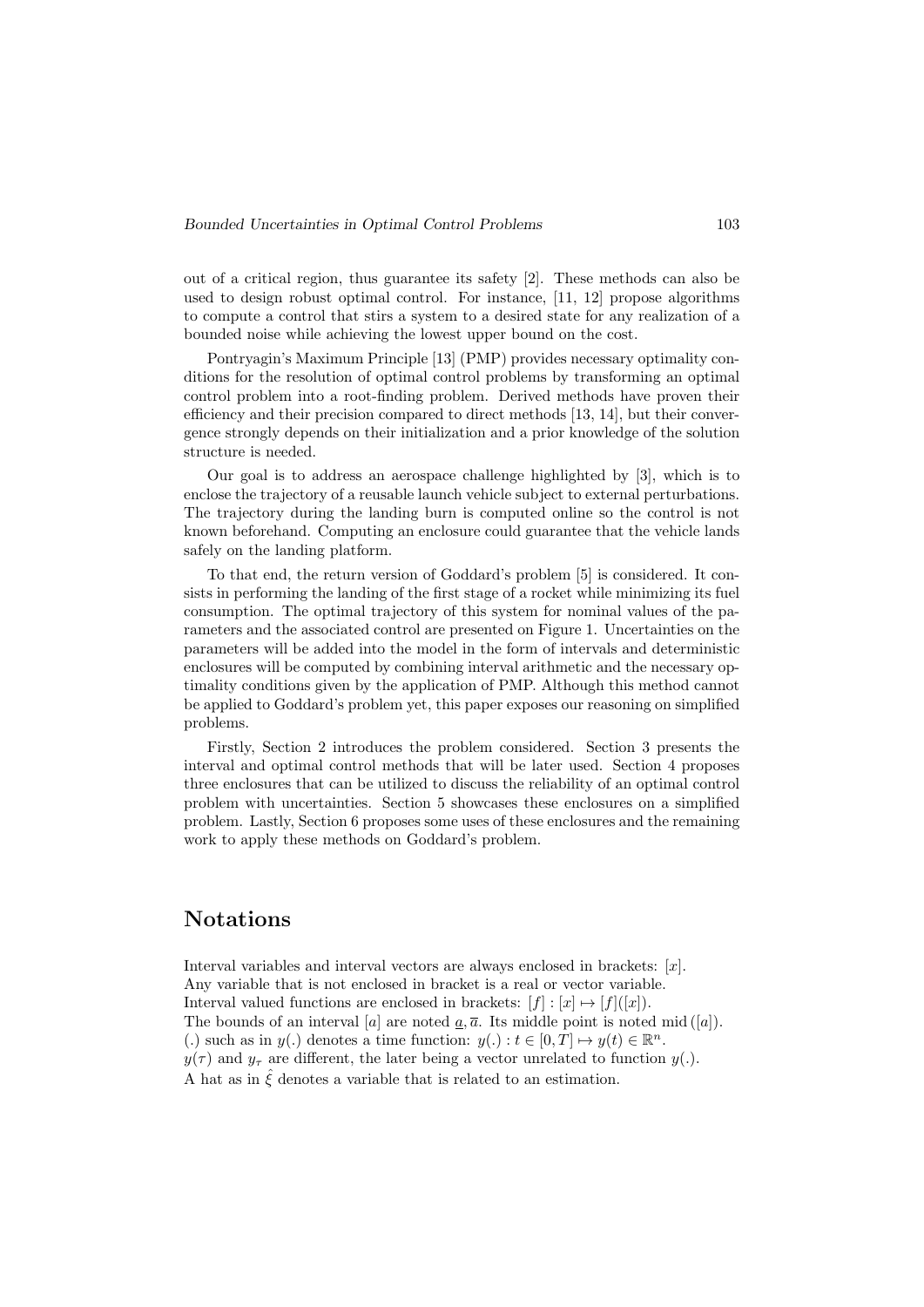# 2 Control problem with uncertainties

In this section, the optimal control problem and the incorporation of uncertain parameters are presented. Then three enclosures meant to discuss the relevance of an optimal control problem will be introduced.

# 2.1 Optimal Control Problem (OCP)

The following non-interval optimal control problem is considered

$$
\min_{u(.) \in \mathcal{U}} \int_0^T \ell(y(t), u(t)) dt + \Psi(y(T)) \text{ s.t. } \begin{cases} \dot{y}(t) = f(y(t), u(t), \xi(t), t), \\ y(0) = y_0 \\ T \text{ is fixed.} \end{cases}
$$
 (1)

Interpretation : the system, a launcher for instance, is characterized by the following data:

- A state  $y(t)$  e.g. position, velocity and mass of the launcher. The time function  $y(.)$  is called a trajectory.
- An initial state  $y_0$ .
- Dynamics  $\dot{y}(t) = f(y(t), u(t), \xi(t), t)$  e.g. the time derivative of position is velocity, the derivative of velocity is the forces divided by mass etc. . . .
- A control input  $u(.)$  e.g. the reactor thrust vector.
- Parameters  $\xi(.)$  e.g. aerodynamic coefficients, maximum thrust...
- A continuous cost  $\ell(y(t), u(t))$  e.g. fuel consumption.
- A final cost  $\Psi(y(T))$  e.g. the distance between the final state and the target.

System  $(1)$  is considered controllable. Hence for any initial state  $y_0$  and specific parameter function  $\xi(.)$ , an optimal control  $u(.)$  can be found. As a consequence, a control can be defined implicitly as the solution of an OCP, as opposed to explicit methods such as time series or gain tables. For instance, the Model Predictive Control (MPC) approach defines the control as the solution of an optimal control problem; the controller solves this optimal control problem at each time step to determine the control to be applied. Some parts of a launch vehicle trajectory are also defined by an OCP: [3] states that the control during the landing burn is the optimal solution of a problem that is solved autonomously during the flight.

Bounded uncertainties on the initial state and the parameters will be added into this model. The initial state  $y_0$  and parameter function  $\xi(.)$  take their values in interval enclosures:  $y_0 \in [y_0]$  and  $\xi(t) \in [\xi], \forall t$ , where  $[\xi]$  and  $[y_0]$  are intervals of the form  $\left[\xi,\overline{\xi}\right]$  or boxes (see definition in Section 3.2.1).

Since they are challenging to simulate with validated simulation, optimal control problems with varying time horizons and state dependant transitions are not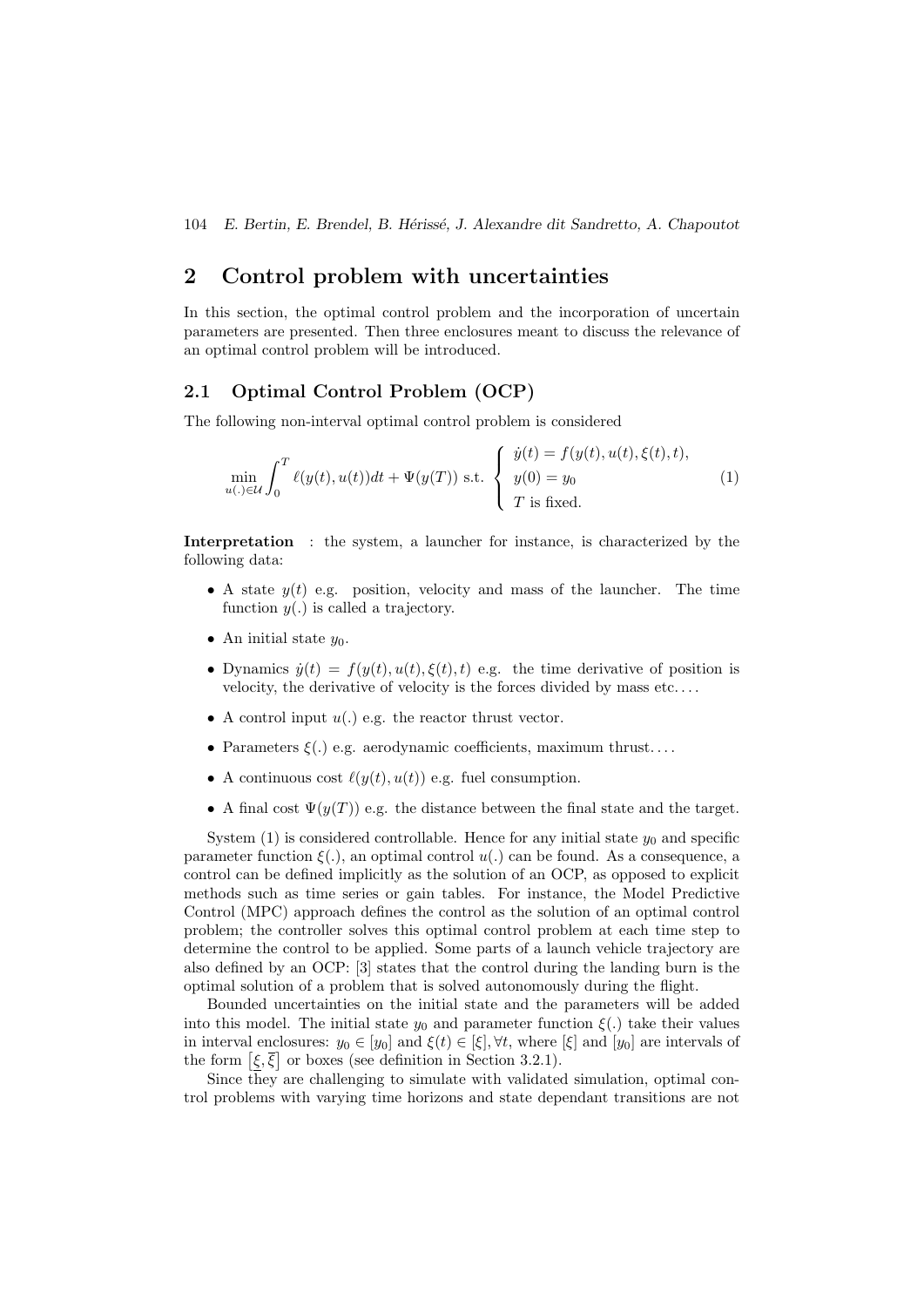considered in this paper. However, it is worth noting that time dependent transitions, or switches, are possible (see Section 3.2.3). This assumption excludes Goddard's problem. The bang-bang transition from a zero control to a saturated control seen in Figure 1 is a state dependent transition and cannot be simulated with our method, unless a precise switch time is forced. Section 6.2 discusses the steps to be taken to apply this method to Goddard's problem.

Note also that the presented method requires additional regularity conditions which will be presented in Section 4.

# 2.2 Representation of the uncertainties in the OCP

Parameters are bounded functions of time:  $\forall t \in [0, T], \xi(t) \in [\xi]$ . It is also assumed that each function  $\xi(.)$  is infinitely differentiable. This ensures that dynamics have all the needed mathematical properties to be simulated.

The time dependency establishes a general framework without invalidating the important assumptions of the optimality criterion used (see Section 3.1.2). It covers indeed more scenarios than the approach considering that the parameters are unknown constant values, which is an implicit assumption in [5] in which parameters are picked randomly at the start and stay constant during the simulations.

The most encompassing framework would consider that parameters are also functions of the state as a whole. However that would arise the need for more assumptions (bounded spatial derivatives. . . ).

### 2.3 Contributions

The motivation is to assess whether a given OCP outputs an adequate trajectory for any realization of the initial state and parameter functions. A trajectory is characterized by two realizations of the parameter function: the actual parameter function  $\xi(.)$  and the parameter function estimated by the system  $\xi(.)$ . Both are taken amidst the same bound  $[\xi]$  but they may differ as the actual parameters are often unknown in practice.

Hence, the following three enclosures of the solution of (1) are proposed:

- An anticipative enclosure containing trajectories whose control is computed with the perfect knowledge of the parameter function:  $\hat{\xi}(.) = \xi(.)$ .
- An open loop<sup>2</sup> enclosure containing trajectories whose control is computed once at the start with an inaccurate parameter function  $\hat{\xi}(\cdot) \neq \xi(\cdot)$  and then followed blindly.
- $\bullet$  A *closed loop*<sup>3</sup> enclosure containing trajectories whose control is computed several times online with accurate measurements of the state but an inaccurate parameter function  $\hat{\xi}(.) \neq \hat{\xi}(.)$ .

 $^2\rm{also}$  known as feed forward

<sup>3</sup>also known as feedback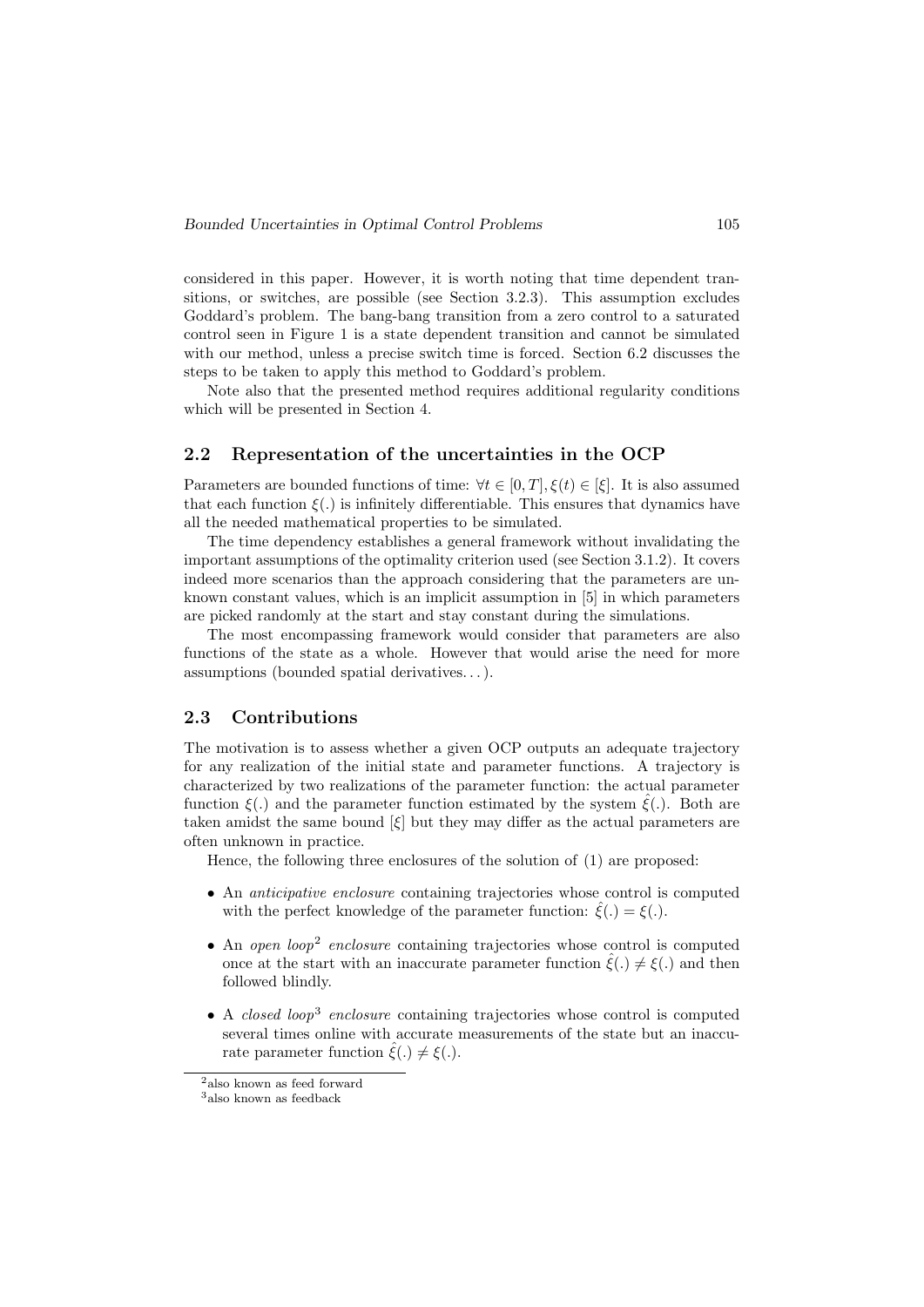Measures of the state are considered accurate, contrarily to parameters that are unknown. The reason is that knowing parameter in advance is fundamentally impossible because it requires seeing into the future, while having accurate measurement is only a matter of hardware. Bounded errors on measurements will be considered in future works.

These three enclosure can be used to validate all solutions of an OCP and assess risks. Contrarily to the approach in [11], which optimizes a single control that works for all realizations of the bounded uncertainties, the proposed method does not output a control directly. Instead, it can guarantee that a given optimal control problem will produce a satisfactory control for all realizations of the uncertainties on the initial state and parameter function.

To take the example of launch vehicles [3], an OCP is solved right before the landing burn to compute a guidance trajectory. This OCP is designed to provide a trajectory to the landing platform with any possible dynamics and from any possible state the launcher may be in right before the landing burn. The proposed approach is to use a conservative enclosure of all possible dynamics and of all possible states before the landing burn to derive enclosures of all trajectories that are solutions of a given OCP with these initials states and dynamics. If every element in the enclosures satisfy the final constraint of finishing on the landing platform, then the OCP is guaranteed to output a satisfactory trajectory in practice and it may be used on an actual launcher.

This is only a necessary condition. Since the enclosures are conservative, the fact that the enclosure does not satisfy the constraints does not prove the existence of a realization of the uncertainties that will cause the launcher to violate the constraints. Nevertheless, on such critical systems, the possibility of failure is not tolerated and may justify changing the OCP.

# 3 Mathematical preliminaries

In this section, a numerical method for optimal control is presented as well as interval-based validation methods. Those methods will be combined in Section 4.

# 3.1 Numerical resolution of a control problem

As a first step, properties of dynamical systems will be recalled and the flow and resolvent notations will be introduced. Then these notations will be used to formalize the indirect method known as Pontryagin's Minimum Principle.

### 3.1.1 Flow and resolvent of an ordinary differential equation (ODE)

Consider an ODE in the form:

$$
\begin{cases}\n\dot{x}(t) = g(x,\xi(t),t) \\
x(t_0) = x_0\n\end{cases}
$$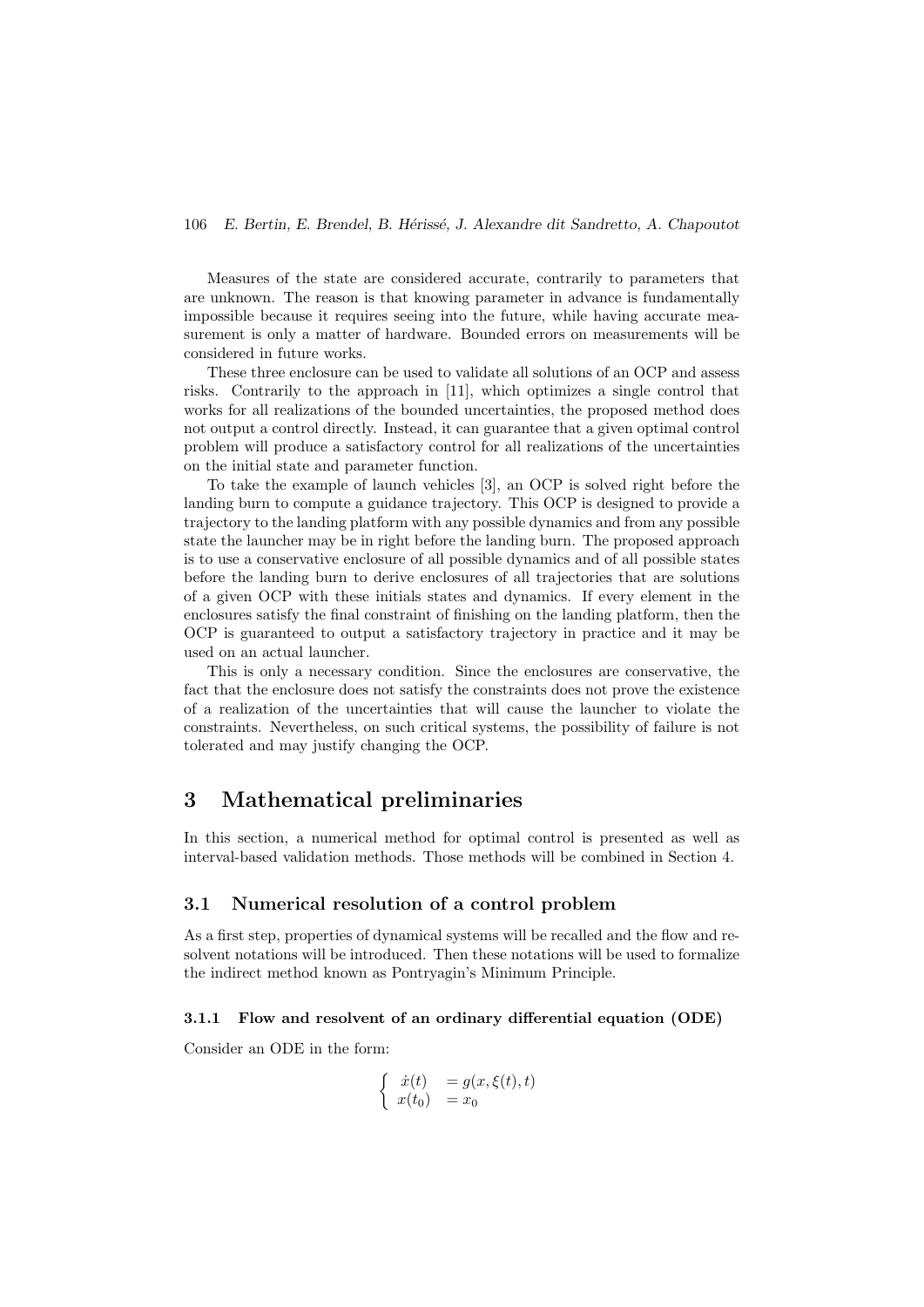Bounded Uncertainties in Optimal Control Problems 107

To simplify notations and since parameters only depend on time,  $g(x, \xi(t), t)$  is denoted by  $g(x, t)$  whenever doing so does not impede comprehension.

A solution can be approximated by numerical methods, such as Euler's method, or more efficient Runge-Kutta methods [6]. Integrating the dynamics between two boundary times  $\tau$  and T can be seen as a flow function  $\Phi_{\tau,T}$ . The function  $\Phi_{\tau,T}$ takes an initial state, simulates it from  $\tau$  to T and returns the final state. If g is twice differentiable, the flow  $\Phi_{\tau,T}$  has a spatial derivative in  $x_{\tau}$  which is the resolvent  $R_{\tau,T}(x_{\tau})$  of the linearized system [8].

To illustrate these notations, consider two boundary times  $\tau$  and T. Let  $x(.)$  be the solution of the ODE:

$$
\begin{cases} \dot{x}(t) = g(x,t) \\ x(\tau) = x_{\tau} \end{cases}
$$

 $\Phi_{\tau,T}(x_{\tau})$  is the state of the solution at time  $T, \Phi_{\tau,T}(x_{\tau}) = x(T)$ .

If  $z(.)$  is the solution of the same ODE with an initial perturbation  $\delta x$ :

$$
\begin{cases}\n\dot{z}(t) &= g(z, t) \\
z(\tau) &= x_{\tau} + \delta x\n\end{cases}
$$

then its final state will be  $z(T) = x(T) + R_{\tau,T}(x_{\tau}) \cdot \delta x + o(||\delta x||)$ . The resolvent of the linearized system enables a first order approximation of the final error caused by an initial perturbation, and as such, it is the spatial first derivative of the flow.

The resolvent can sometimes be computed analytically, notably for linear time invariant systems: if  $\dot{x} = A \cdot x$  then  $R_{\tau,T}(x_{\tau}) = \exp((T - \tau)A)$ . If no analytic formula is available,  $R_{\tau,T}(x_\tau)$  can be computed by integrating the following ODE:

$$
\begin{cases}\n\dot{x}(t) = g(x) \\
\dot{R}_{\tau,t}(x_{\tau}) = \frac{\partial g}{\partial x}(x(t)) \cdot R_{\tau,t}(x_{\tau}) \\
x(\tau) = x_{\tau} \\
R_{\tau,\tau}(x_{\tau}) = I_n.\n\end{cases}
$$
\n(2)

In the following sections, the spatial arguments will often be removed to simplify notations. Hence  $R_{\tau,T}$  means  $R_{\tau,T}(x_\tau)$ .

# 3.1.2 Optimal control

An OCP is considered as in Section 2

$$
\min_{u(\cdot) \in \mathcal{U}} \int_{\tau}^{T} \ell(y(t), u(t))dt + \Psi(y(T)) \text{ s.t. } \begin{cases} \dot{y}(t) = f(y(t), u(t), \xi(t)), \forall t \in [\tau, T], \\ y(\tau) = y_{\tau} \\ T \text{ is fixed.} \end{cases}
$$

This control can be computed by multiple methods that mainly fall in two categories: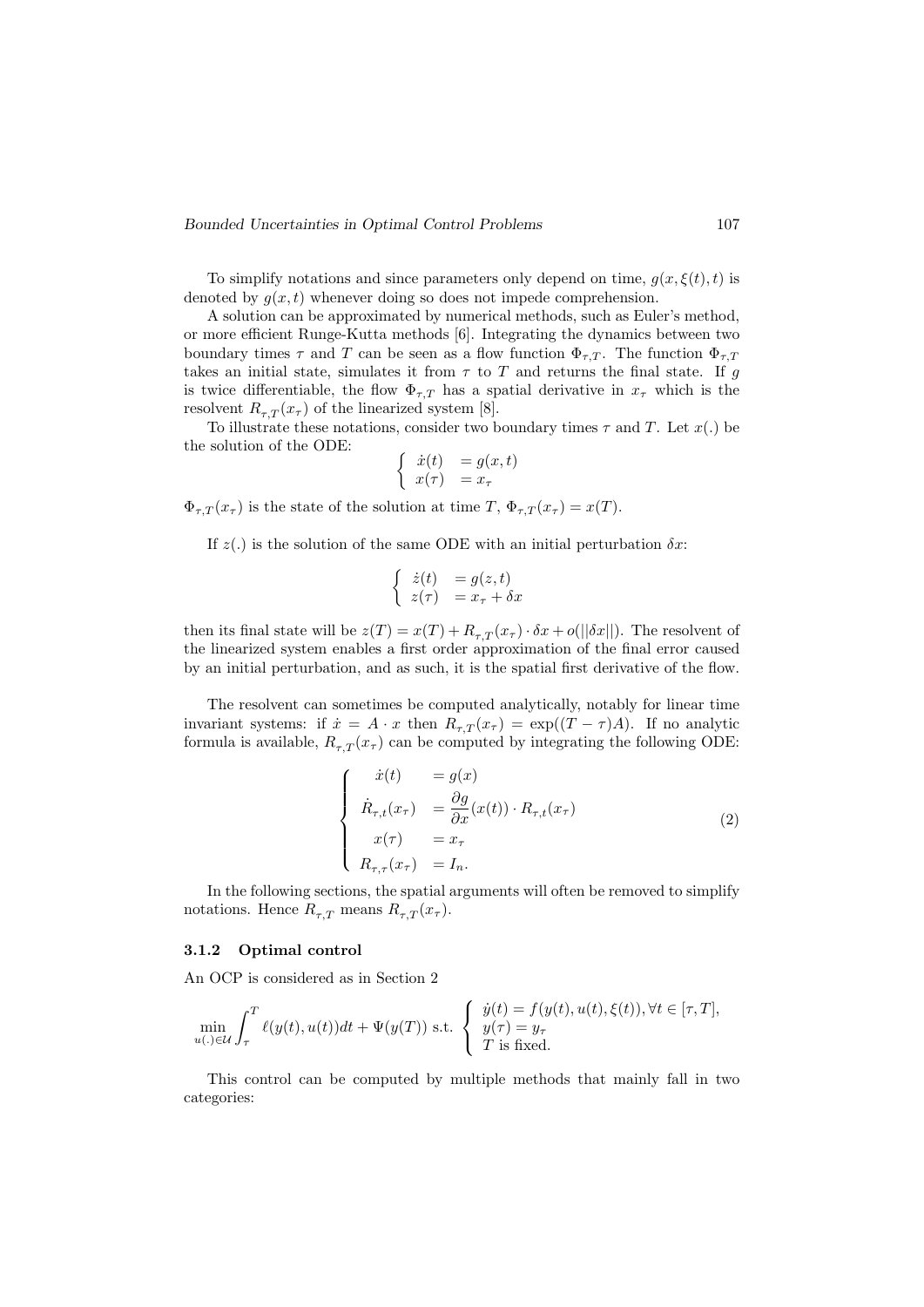- direct methods: the control is discretized, thus turning the infinite dimensional problem into a high dimensional Euclidean optimization problem.
- *indirect methods*: using a characterization of the optimal trajectory and control, the infinite dimensional optimization problem is transformed into a simpler problem.

The second approach is considered in this article.

To characterize the optimal solution, a new variable is added, the co-state  $p(.)$ which is analog to the dual multiplier in constrained Euclidean optimization.  $p(.)$ is a vector valued time function on the time range  $[0, T]$  and the vectors  $p(t)$  are the same dimension as the vectors  $y(t)$ .

The main result is the following theorem. This is a simplified version that is sufficient for the problem tackled. It does not explicit the domain of each function and does not address abnormal cases. A complete theorem can be found in [4, 13].

**Pontryagin's Minimum Principle<sup>4</sup> (PMP):** If  $(y(.), u(.))$  are a normal optimum, then there exists a non trivial co-state  $p(.)$  such that  $(y(.), p(.), u(.)$  satisfy the following equations:

$$
H(y, p, u, t) = \ell(y, u) + p \cdot f(y, u, \xi(t))
$$
  
\n
$$
\begin{cases}\n\dot{p}(t) = -\frac{\partial H}{\partial y}(y(t), p(t), u(t), t) \\
p(T) = \frac{\partial \Psi}{\partial y}(y_T) \\
u(t) \in \arg\min_u H(y(t), p(t), u, t) \forall t \in [\tau, T],\n\end{cases}
$$

where H is called the pre-Hamiltonian. The optimal control  $u(.)$  is defined implicitly as minimizing the pre-Hamiltonian at every time.

In many control problems this implicit definition yields an explicit expression. That is, there is a function  $\mu : y, p, t \to \mu(y, p, t)$  such that:

$$
u(t) \in \arg\min_{u} H(y, p, u, t) \iff u(t) = \mu(y, p, t). \tag{3}
$$

For instance, [4] shows that in Goddard's problem, the minimization condition implies that the control (i.e. the thrust vector) has the same orientation as a part of the co-state and that the magnitude of the control tends to be either saturated or zero based on a switching function that depends solely on the state and costate (which leads to a bang-off-bang control as seen on Figure 1). Thus, the control in Goddard's problem is determined by the state and the co-state. In the double integrator problem defined in Section 5, the control minimizes the pre-Hamiltonian  $H(y, p, u) = ||u||^2/2 + p_v \cdot u$ , which yields the explicit expression  $u(t) = \mu(y, p, t) = -p_v.$ 

<sup>4</sup>Also known as Pontryagin's Maximum Principle. There are multiple formalization of this principle in the literature.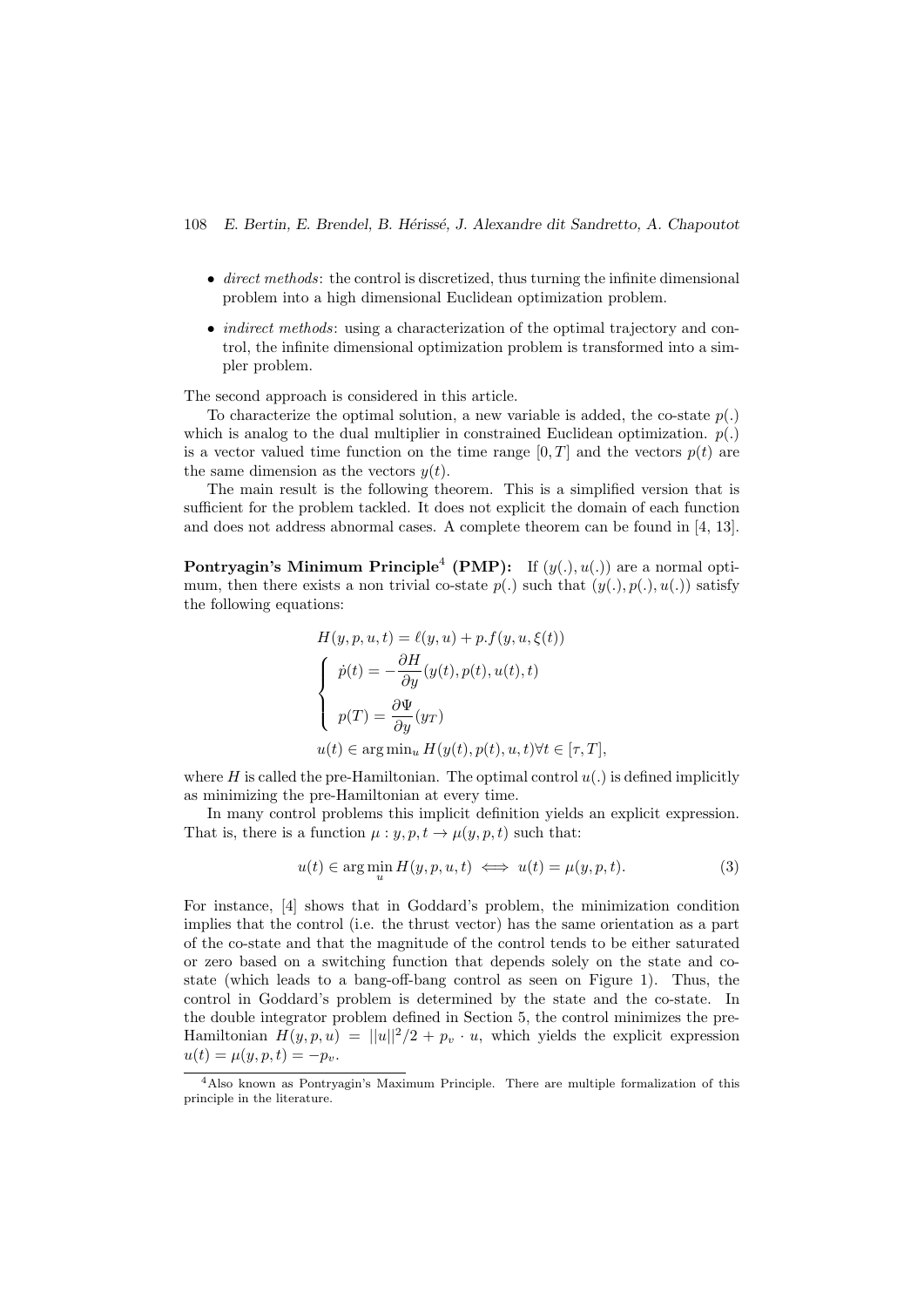Bounded Uncertainties in Optimal Control Problems 109

 $\sqrt{ }$  $\int$ 

 $\overline{\mathcal{L}}$ 

Noting  $g^y(y, p, t) = f(y, \mu(y, p, t), t)$  and  $g^p(y, p, t) = -\partial H/\partial y(y, \mu(y, p, t), p, t)$ . The equations of the PMP can be combined with those of Problem (1) to form the following two point boundary value problem:

$$
\dot{y}(t) = g^{y}(y(t), p(t), t)
$$
\n
$$
\dot{p}(t) = g^{p}(y(t), p(t), t)
$$
\n
$$
y(\tau) = y_{\tau}, \quad p(\tau) \text{ is free}
$$
\n
$$
y(T) \text{ is free}, \quad p(T) = \frac{\partial \Psi}{\partial y}(y_T)
$$
\n(4)

This is a problem of finding the value of  $p(\tau)$  and  $y(T)$  such that integrating from the state at time  $\tau$  leads to the state at time T and vice versa. In many applications, it is enough to solve the Initial Value Problem (IVP), that is finding  $p(\tau)$ . By splitting the flow of Section 3.1.1, note  $\phi_{\tau,T}^y(y_\tau, p_\tau)$  the flow function that returns the final state  $y(T)$  and  $\phi_{\tau,T}^p(y_\tau, p_\tau)$  the flow function that returns the final co-state  $p(T)$ . For a given  $y_{\tau}$ , the IVP can be written as follow:

find 
$$
p_{\tau}
$$
 such that  $C(y_{\tau}, p_{\tau}) = \phi_{\tau,T}^p(y_{\tau}, p_{\tau}) - \frac{\partial \Psi}{\partial y} \left( \phi_{\tau,T}^y(y_{\tau}, p_{\tau}) \right) = 0.$  (5)

The IVP (5) is solved with a shooting method. First a guess of the initial costate is taken. Then the system is shot, i.e. the ODE is integrated until the final time. Then the initial guess is corrected depending on how far the system landed from the target. This is repeated until a satisfactory co-state is found.

A shooting method can be complemented with a continuation method<sup>5</sup> when the problem is hard to initialize. See [4, 5] for the application of this method to a launcher system.

It is worth noting that the more general PMP states that if the dynamics do not depend on time, then the pre-Hamiltonian is stationary. This is not the case under our assumption since the dynamics depend on parameters that depend on time. It follows that the method used in [4, 5] to compute singular arc of the control, which is based on the stationarity of the pre-Hamiltonian, cannot be used under our assumption. Hence we currently have no method to enclose singular arcs, apart from a very crude over-approximation.

### 3.1.3 First derivative of the IVP

One way to solve the OCP is to apply a zero finding method to Equation (5). It can be useful to compute the derivatives of  $\phi_{\tau,T}^y(y_\tau, p_\tau)$  and  $\phi_{\tau,T}^p(y_\tau, p_\tau)$ .

Let the variable  $x(.) = (y(.), p(.))$ . This variable is subject to an ODE  $\dot{x} = g(x, t)$ as seen in System (4). It follows that if g is twice differentiable, a resolvent  $R_{\tau,\mathcal{I}}^x$ 

<sup>5</sup>also known as homotopic method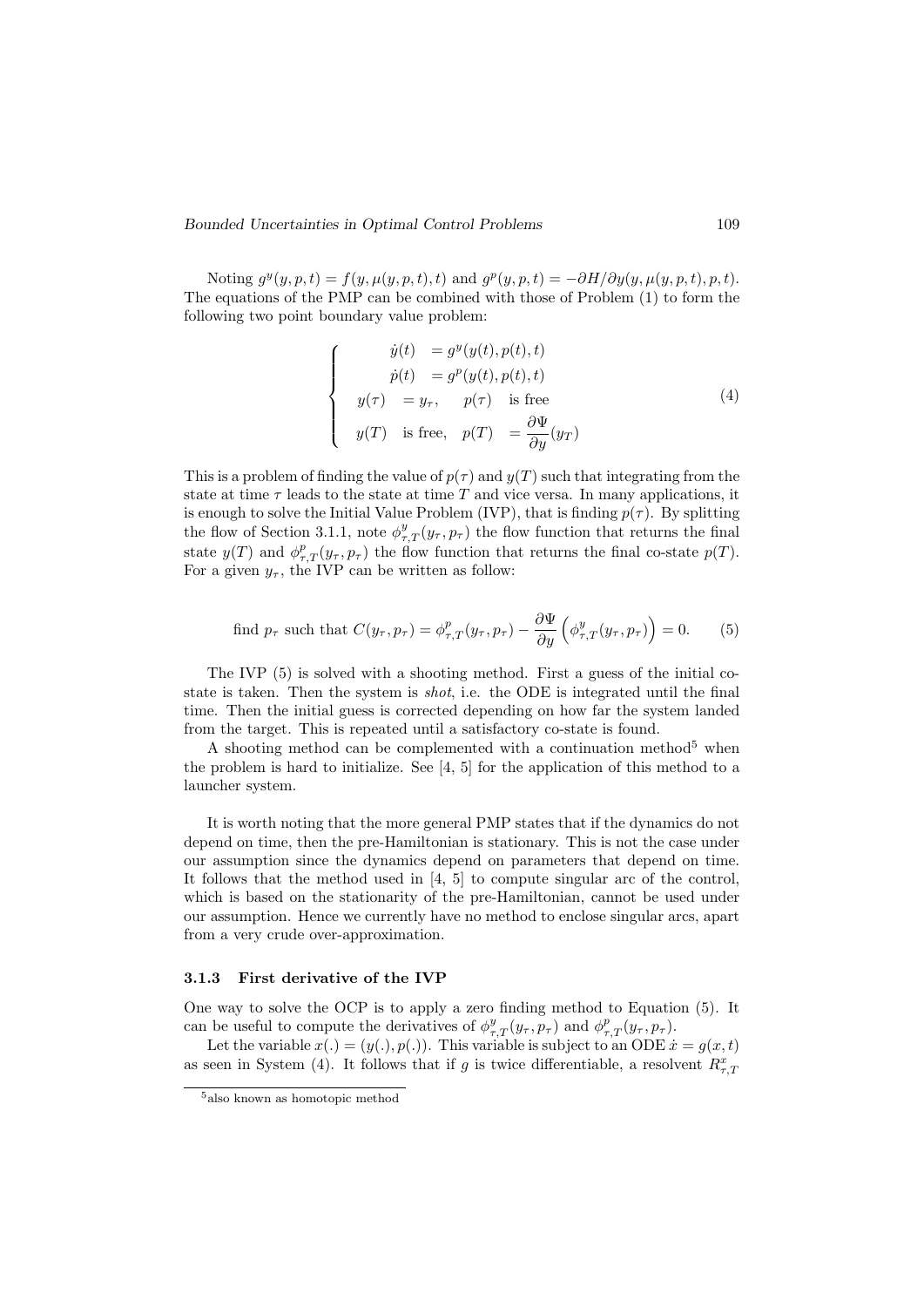can be computed for this system using Equation (2). The resolvent  $R_{\tau,T}^x$  is split in four square Matrices:

$$
R^x_{\tau,T} = \left( \begin{array}{cc} * & R^y_{\tau,T} \\ * & R^p_{\tau,T} \end{array} \right).
$$

The two square matrices marked by ∗ are related to the final deviation caused by a variation of the initial state and are not useful here.  $R_{\tau,T}^y$  (resp.  $R_{\tau,T}^p$ ) is the final state (resp. co-state) deviation caused by a variation of the initial co-state and is the spatial derivative of  $\phi_{\tau,T}^y(y_\tau, p_\tau)$  (resp.  $\phi_{\tau,T}^p(y_\tau, p_\tau)$ ).

By splitting the boundary condition  $R^x_{\tau,\tau} = I_d$  and taking the upper right and bottom right corner, boundary condition  $R_{\tau,\tau}^y = 0$  and  $R_{\tau,\tau}^p = I_d$  are obtained. Similarly, splitting the dynamic  $R_{\tau,t}(x_\tau) = \partial f / \partial x(x(t)) \cdot R_{\tau,t}(x_\tau)$  yields the dynamics of  $R_{\tau,T}^y$  and  $R_{\tau,T}^p$ . Hence ODE (6) is deduced.

$$
\begin{cases}\n\dot{y}(t) = g^{y}(y(t), p(t), t) \\
\dot{p}(t) = g^{p}(y(t), p(t), t) \\
\dot{R}^{y}_{\tau, t} = \frac{\partial g^{y}}{\partial y}(y, p, t) \cdot R^{y}_{\tau, T} + \frac{\partial g^{y}}{\partial p}(y, p, t) \cdot R^{p}_{\tau, T} \\
\dot{R}^{p}_{\tau, t} = \frac{\partial g^{p}}{\partial y}(y, p, t) \cdot R^{y}_{\tau, T} + \frac{\partial g^{p}}{\partial p}(y, p, t) \cdot R^{p}_{\tau, T} \\
y(\tau) = y_{\tau} \\
p(\tau) = p_{\tau} \\
R^{y}_{\tau, \tau} = 0 \\
R^{p}_{\tau, \tau} = I_{d},\n\end{cases}
$$
\n(6)

By simulating ODE (6), the value  $C(y_\tau, p_\tau)$  and first derivative  $\partial C/\partial p(y_\tau, p_\tau)$ of the IVP are obtained.

### 3.2 Validation methods

First, the general idea of interval arithmetic is recalled. Then two methods based on this arithmetic are presented: Krawczyk method that encloses the solution of a vector-valued equation and validated simulation that encloses the evolution of a dynamical system.

#### 3.2.1 Set representation using interval arithmetic

An interval  $[a]$  is a convex subset of  $\mathbb R$  that contains all reals between a lower bound <u>a</u> and an upper bound  $\overline{a}$ . With  $\underline{a}, \overline{a} \in \mathbb{R} \cup \{-\infty, +\infty\}$ . Interval arithmetic can be used as an alternative to floating-point arithmetic to obtain an enclosure of the solution of a problem, rather than an approximation [10].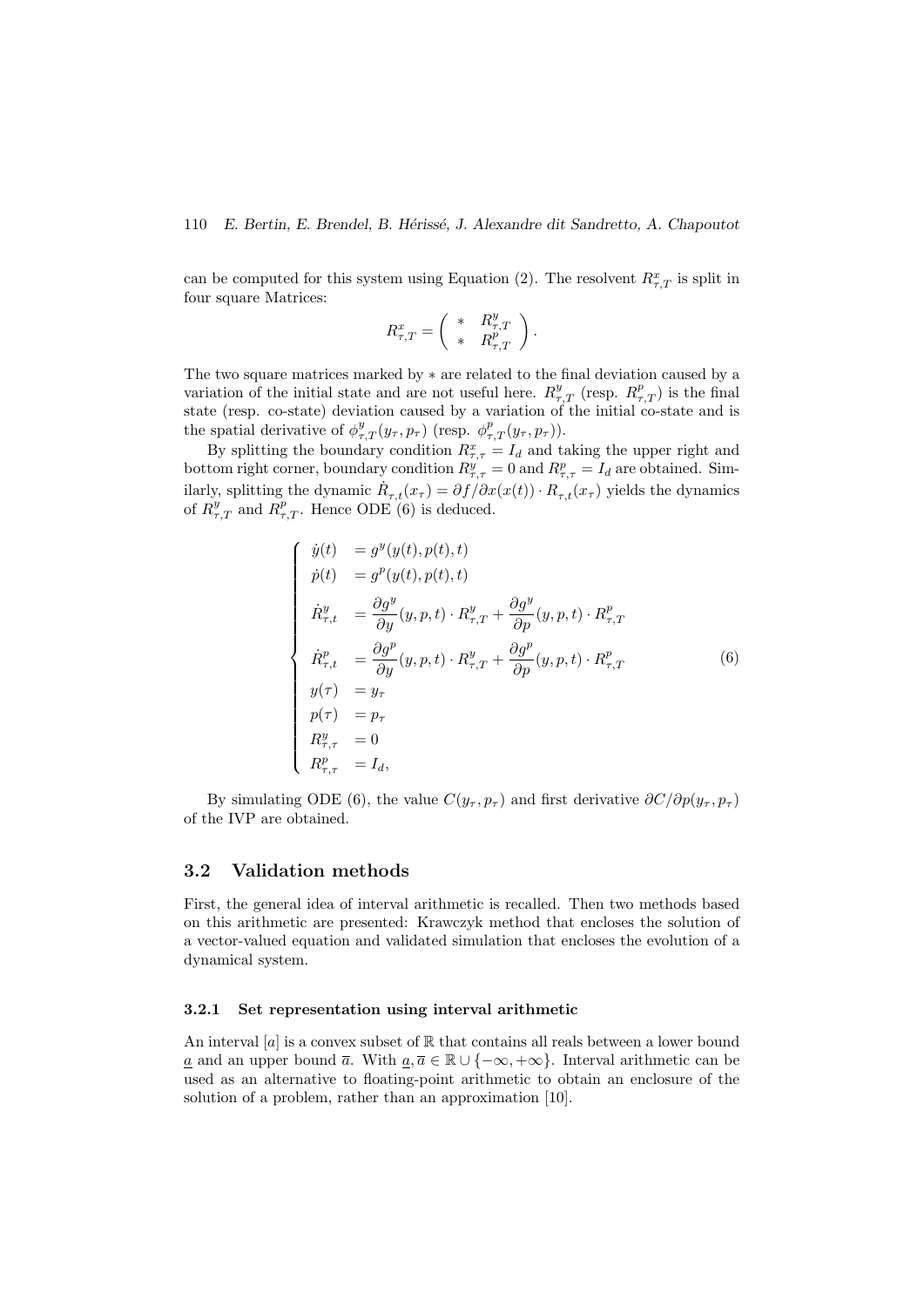For each real valued function  $f : a \mapsto f(a)$ , one can create an inclusion function  $[f] : [a] \mapsto [f]([a])$  following a set-membership principle: the result of the interval function  $[f]$  is an interval that contains each possible value of f on  $[a]$ 

$$
[f] ([a]) \supset \{f(a)| \forall a \in [a]\}.
$$

This definition has an inclusion rather than an equality because the set on the left might not be an interval. Moreover, finding the minimal enclosure of the actual set is difficult. The tightness of the results depends on the effort put into their computations. For this reason, there may be multiple inclusion functions for a single real valued function.

Interval vectors, or boxes, are an axis-aligned rectangular set in a finite dimensional space. They are an inexpensive representation of a high dimensional set (compared to polytops) but may induce a wrapping effect during computations [9].



Figure 2: Outer tiling of a set. The ellipsoidal set is enclosed by the union of red boxes.

In lower dimension, an accurate enclosure of a set can be achieved with a paving of boxes, a set of mutually disjoint boxes which together cover the whole set. A simple paving is illustrated on Figure 2. A paving in which boxes are all the same shape and aligned can be called a tiling. Such a representation is potentially very precise, but the computational cost grows very fast in high dimension. Indeed, to double the precision, the number of tiles has to be doubled in each direction, which means  $2^n$  as many tiles, where n is the dimension of the vector space. Hence the complexity of this representation is exponential in the dimension of the state, which makes it ill-suited for many practical cases.

### 3.2.2 Krawczyk contractor

Krawczyk's method is an interval based quasi-Newton algorithm. The formulation used is inspired by [9]. This method encloses the solutions of an equation  $C(a) = 0$ . It uses a **contractor** [K], an operator which takes an input box and outputs a smaller box when possible. This contractor is built using  $[\partial C/\partial a]$  ([a]), an enclosure of the first derivative of  $C$  on  $[a]$  in the form of an interval matrix.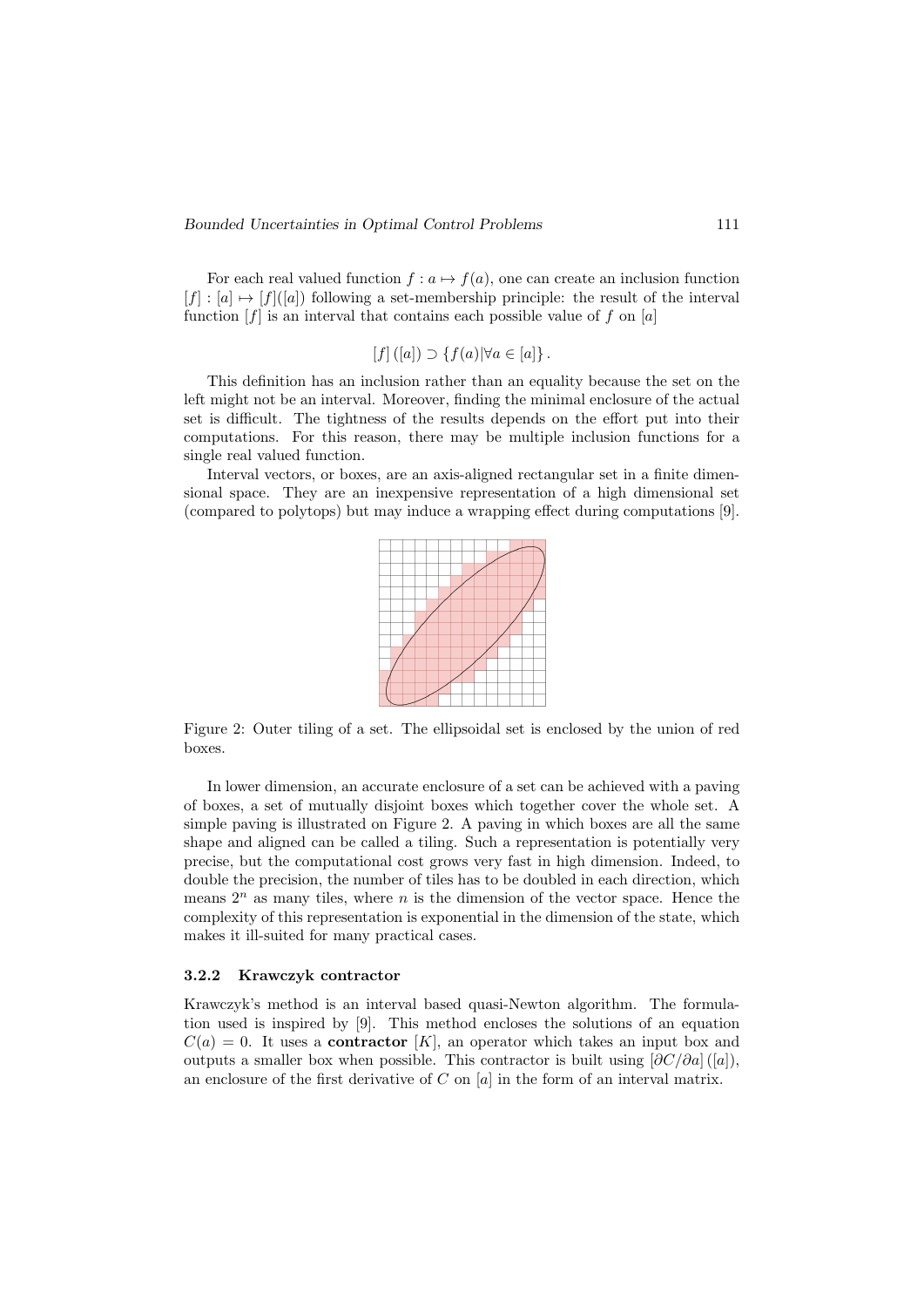Let mid  $([a])$  the middle point of  $[a]$ ,  $[K]$  is defined as follows:

$$
[K]([a]) = \text{mid} ([a]) - M \cdot C(\text{mid} ([a])) + \left(I_d - M \cdot \left[\frac{\partial C}{\partial a}\right] ([a])\right) \cdot ([a] - \text{mid} ([a])), \tag{7}
$$

where M is an invertible real matrix, typically  $M = \text{mid} \left( \left[ \partial C / \partial a \right] (a) \right)^{-1}$ .

If  $a \in [a]$  is such that  $C(a) = 0$ , then  $a \in [K]([a])$ . If  $[K]([a])$  is contained in the interior of  $[a]$  then there is a unique solution in  $[a]$  or none.

To sum up, Krawczyk contractor is the function:  $[a] \mapsto [a] \cap [K]([a])$ , Krawczyk's method is made of the following steps: i) Initialize  $[a]$  with the search area. ii) Repeat  $[a] \leftarrow [a] \cap [K]([a])$  until convergence. Its output is a box containing all solution of  $F(a) = 0$  in [a].

#### 3.2.3 Validated simulation

A set membership ODE is considered:

$$
\begin{cases}\n\dot{x}(t) & \in [f](x,t) \\
x(t_0) & \in [x_0].\n\end{cases}
$$

Validated simulation encloses every solution of this system in a sequence of boxes (it encloses the solution for any realization of the initial state  $x_0 \in [x_0]$  with any realization of the dynamics  $f(x) \in [f(x)]$ .

To that end, the time range  $[0, T]$  is discretized in  $(t_i)_{i \in 0..N}$ ,  $t_0 = 0, t_N = T$ . Starting with an enclosure  $[y_i]$  of the systems at time  $t_i$ , an enclosure of the system on the whole time range  $[t_i, t_{i+1}]$  (called a Picard box) is built. Then an enclosure of  $y(t_{i+1})$  is computed. In [1], interval Runge-Kutta method are used coupled with inflating terms that enclose the truncation error of the method. Indeed, if the dynamics are sufficiently differentiable, the truncation error can be bounded by evaluating the Lagrange remainder of the difference between the Taylor series of the actual solution and the Taylor series of the Runge-Kutta approximation. For instance, if dynamics are four time differentiable, the truncation error of Runge-Kutta 4 may be enclosed.

The output of validated simulation resembles Figure 10, with the plain boxes being state boxes and the dashed boxes being Picard boxes.

Validated simulation is akin to simulating multiple systems between two common time stamps. A time switch is a time horizon shared by all systems, hence all systems can be simulated by doing a first simulation up until the switch and another simulation starting right after the switch. Contrarily, a variable time horizons or a state dependent transitions differs from one system to another. As a consequence, there is no shared time stamp to use as a duration for the simulation, which makes validated simulation challenging.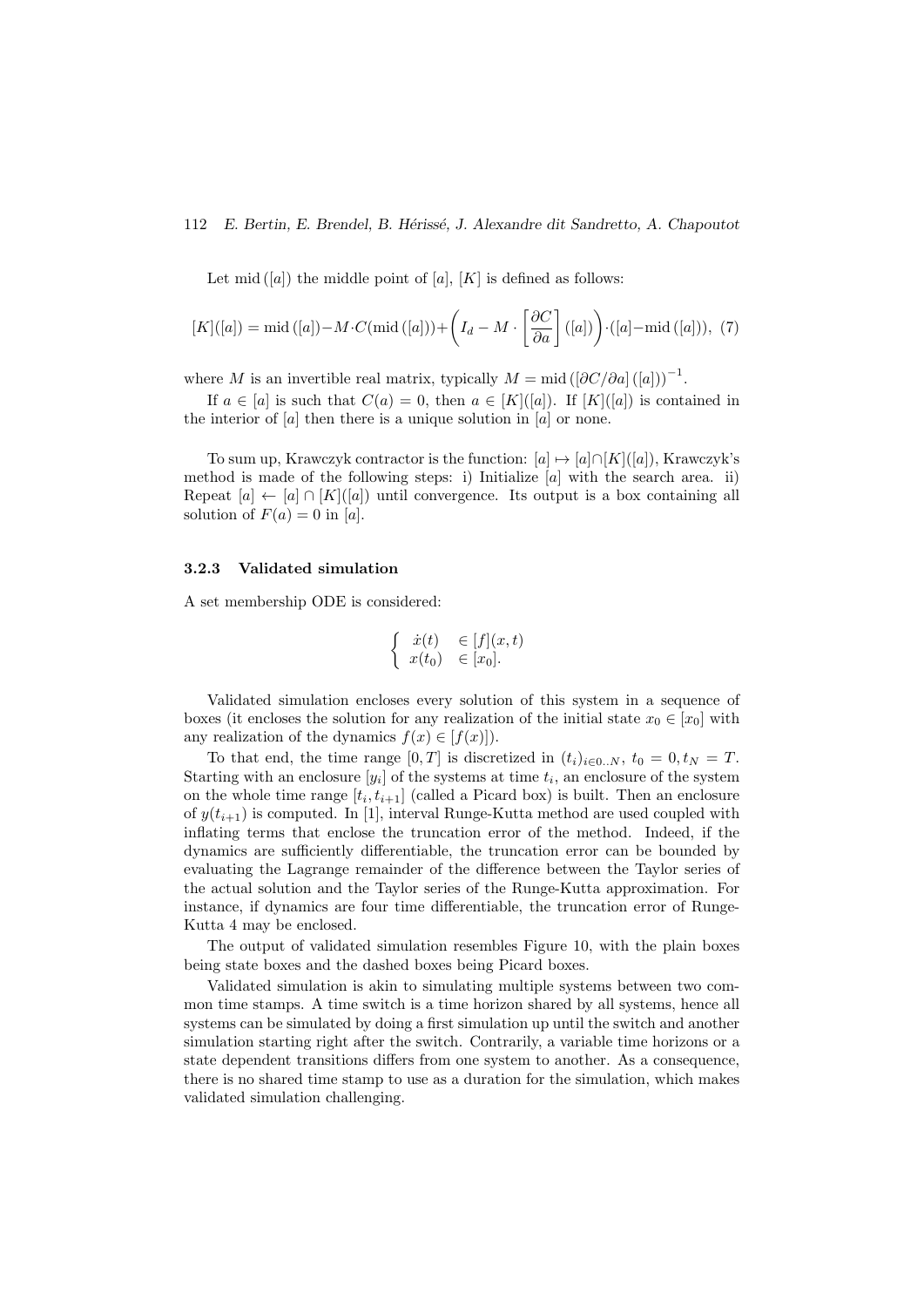# 4 Computation of three informative enclosures

In this section, the main contribution is presented. An interval valued OCP solver is proposed and is used to build enclosures of the trajectory of a concrete system using the OCP as a controller.

### 4.1 Interval OCP solver based on the PMP

As per our assumption, there are multiple possible initial states and multiple possible dynamics which means infinitely many possible solutions. Hence the following set membership method to solve the OCP is proposed.

Assumption The presented method requires the dynamics g of the IVP (4) to be at least twice differentiable and to be  $k + 1$  times differentiable if a validated simulation method of order k is used. Indeed, Section 3.1.3 states that if q is twice differentiable, then a first derivative of the IVP (5) may be computed with ODE (6). As ODE (6) involves  $\partial g/\partial x$ , if g is  $k+1$  times differentiable, then ODE (6) is k times differentiable and a method of order  $k$  may be used. This assumptions hold if f,  $\mu$  and  $\ell$  are infinitely differentiable, as will be the case in Section 5.

**Method** Based on the statements of Section 3.1.2, at a given time  $\tau$  any couple  $(y_{\tau}, p_{\tau})$  that satisfies the optimality condition  $C(y_{\tau}, p_{\tau}) = 0$  is considered optimal. They will be referred as optimal (state, co-state) couples.

For a given enclosure of the state  $[y_\tau]$ , a Krawczyk operator of the function  $p_{\tau} \rightarrow C(y_{\tau}, p_{\tau})$  is built using Formula (7):

$$
K([p_{\tau}]) = \text{mid}([p_{\tau}]) + M \cdot [C]([y_{\tau}], \text{mid}([p_{\tau}]))
$$
  
+ 
$$
\left(I_d - M \cdot \left[\frac{\partial C}{\partial p}\right]([y_{\tau}], [p_{\tau}])\right) \cdot ([p_{\tau}] - \text{mid}([p_{\tau}])),
$$
 (8)

where:

• 
$$
M = \text{mid}\left(\left[\frac{\partial C}{\partial p}\right]([y_\tau],[p_\tau])\right)^{-1}
$$

• 
$$
[C]([y_\tau], [p_\tau]_m) = [\phi]_{\tau,T}^p([y_\tau], [p_\tau]_m) - \left[\frac{\partial \Psi}{\partial y}\right] \left([\phi]_{\tau,T}^y([y_\tau], [p_\tau]_m)\right),
$$
  
\n•  $\left[\frac{\partial C}{\partial p}\right] ([y_\tau], [p_\tau]) = \left[R_{\tau,T}^p\right] ([y_\tau], [p_\tau]) - \left[\frac{\partial^2 \Psi}{\partial y}\right] ([y_\tau], [p_\tau]) \cdot \left[R_{\tau,T}^y\right] ([y_\tau], [p_\tau]).$ 

,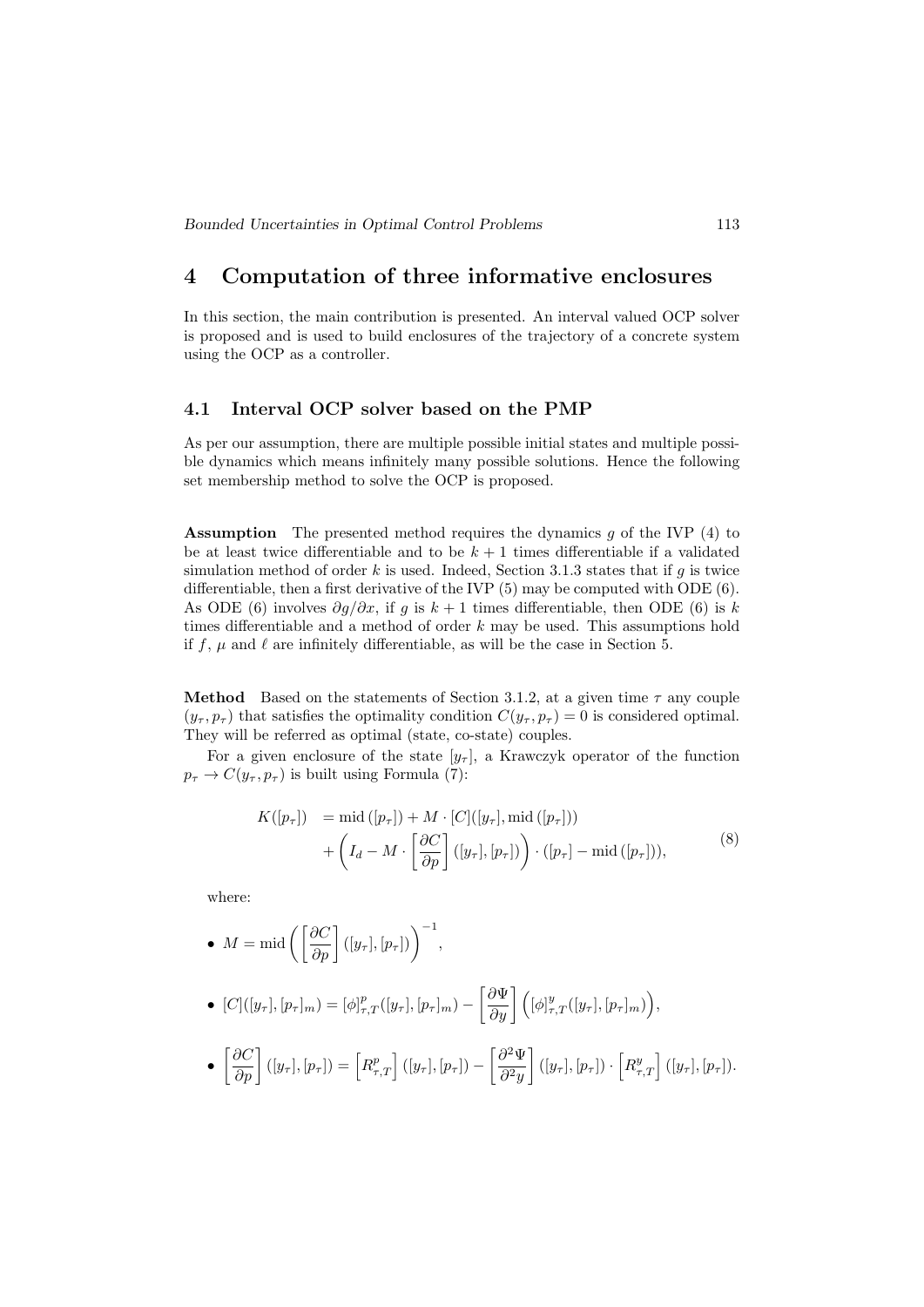The enclosure  $\left[R_{\tau,T}^y\right]([y_\tau],[p_\tau])$  and  $\left[R_{\tau,T}^p\right]([y_\tau],[p_\tau])$  of the resolvents can be computed with an analytic formula if it exists, or by integrating ODE (9), which is an enclosure of ODE (6).

$$
\begin{cases}\n\dot{y}(t) & \in [g^y](y(t), p(t), [\xi]) \\
\dot{p}(t) & \in [g^p](y(t), p(t), [\xi]) \\
\dot{R}^y_{\tau, t} & \in \left[\frac{\partial g^y}{\partial y}\right](y, p, [\xi]) \cdot R^y_{\tau, T} + \left[\frac{\partial g^y}{\partial p}\right](y, p, [\xi]) \cdot R^p_{\tau, T} \\
\dot{R}^p_{\tau, t} & \in \left[\frac{\partial g^p}{\partial y}\right](y, p, [\xi]) \cdot R^y_{\tau, T} + \left[\frac{\partial g^p}{\partial p}\right](y, p, [\xi]) \cdot R^p_{\tau, T} \\
y(\tau) & \in [y_\tau] \\
p(\tau) & \in [p_\tau] \\
R^y_{\tau, \tau} = 0 \\
R^p_{\tau, \tau} = I_d,\n\end{cases}
$$
\n(9)

The enclosure  $[\phi]_{t_0,t_1}([y_0], \text{mid}([p_0]))$  of the flow can be computed by integrating:

$$
\begin{cases}\n\dot{y}(t) & \in [g^y](y(t), p(t), [\xi]) \\
\dot{p}(t) & \in [g^p](y(t), p(t), [\xi]) \\
y(\tau) & \in [y_\tau] \\
p(\tau) & = \text{mid} ([p_\tau]).\n\end{cases} (10)
$$

| <b>Algorithm 1</b> Computes $[K](p_\tau)$ for given $[y_\tau]$ and $[p_\tau]$                                     |
|-------------------------------------------------------------------------------------------------------------------|
| <b>Require:</b> $[y_\tau]$ and $[p_\tau]$                                                                         |
| Compute $\left[R_{\tau,T}^y\right][y_{\tau}], [p_{\tau}]$ and $\left[R_{\tau,T}^p\right]([y_{\tau}], [p_{\tau}])$ |
| Compute $[\phi]_{\tau,T}([y_{\tau}], \text{mid}(p_{\tau}))$                                                       |
| Compute $[K](p_\tau)$ using Formula (8)                                                                           |

Our OCP solver is an implementation of Krawczyk's method. Algorithm 1 computes the Krawczyk operator, either with analytic formulae or by integrating System (9) and System (10). Algorithm 2 is a Krawczyk's method that outputs  $\emptyset$  if there is no solution to  $C((y_\tau, p_\tau) = 0$ . The convergence criterion is Hausdorff distance, which is a distance between sets particularly adapted to boxes [9].

Algorithm 2 needs to be initialized with a box  $([p<sub>\tau</sub>])_0$ . This initial box depends on the type of enclosure built. As explained in Section 4.3, the anticipative, open-loop and closed-loop enclosures are computed using Algorithm 2 with different initialization.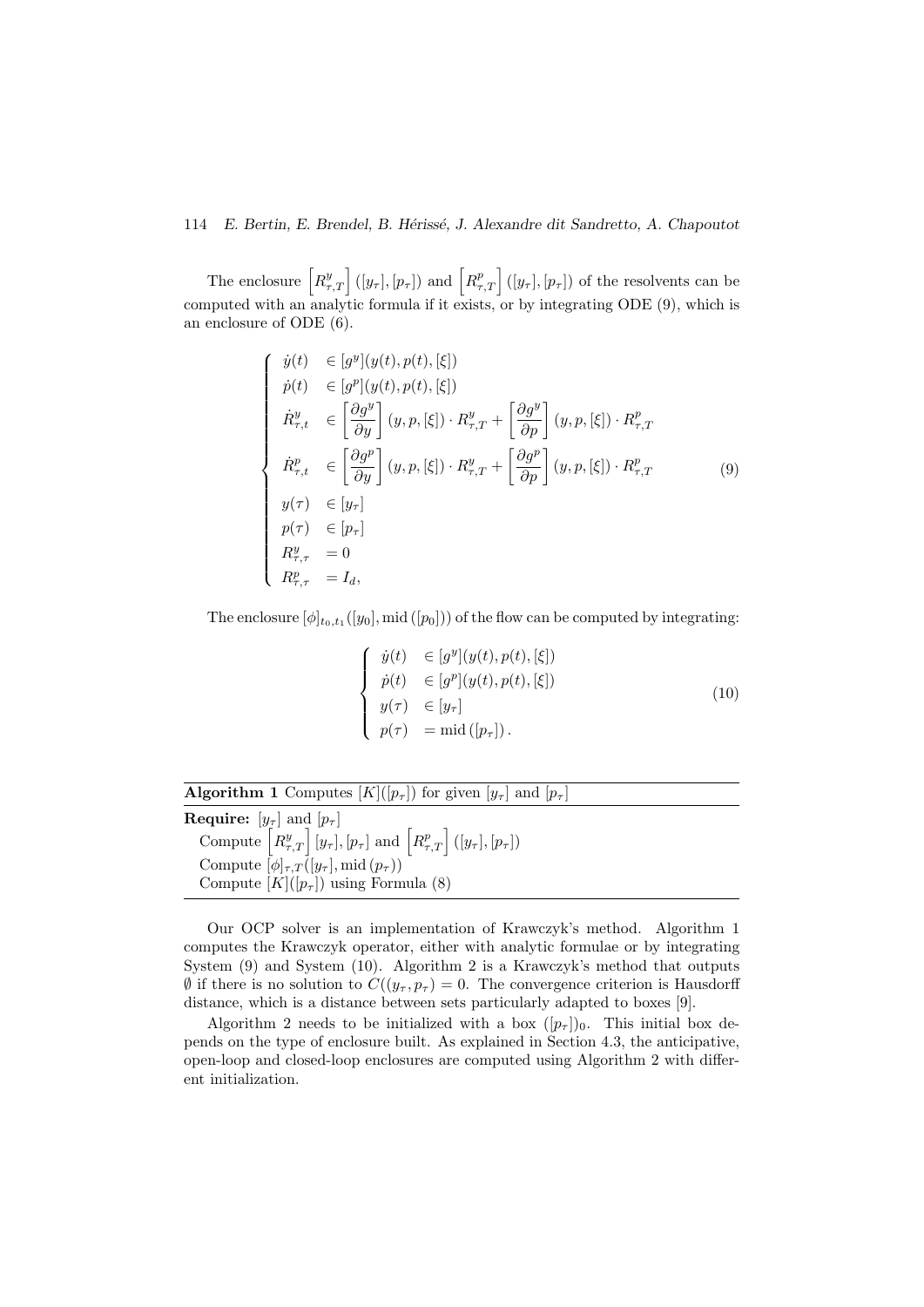**Algorithm 2** Computes a thin enclosure  $([p_\tau])_k$  of the optimal co-states corresponding to a given state enclosure  $[y_\tau]$ 

**Require:** An initial searching area  $([p_\tau])_0$  and  $[y_\tau]$  $([p_\tau])_k \leftarrow ([p_\tau])_0$ Compute  $[K]((p_\tau)_{k})$  using algorithm 1 while  $D_{\text{Hausdorff}}((p_{\tau}])_k, (p_{\tau}])_k \cap [K]((p_{\tau}])_k)$  > precision do if  $0 \notin C(([y_\tau], [p_\tau]))$  then Return ∅ else  $([p_{\tau}])_k \leftarrow [K](([p_{\tau}])_k) \cap ([p_{\tau}])_k$ Compute  $[K](p)$  using algorithm 1 end if end while

### 4.2 Three enclosures to analyze the problem

For each realization of the initial condition parameters, there are an optimal control and a trajectory that are solution of the OCP. As a consequence, an OCP with interval uncertainties defines infinitely many controls and trajectories.

Similarly to many algorithms in the interval arithmetic literature that search a thin box containing all possible solutions of a problem, the anticipative enclosure contains all trajectories that are solution of an OCP.

**Anticipative enclosure:** For any parameter function  $\xi(.) : [0, T] \rightarrow [\xi]$  and any initial state  $y_0 \in [y_0]$ , the anticipative enclosure contains the trajectory:

$$
\begin{cases} \dot{y}(t) = f(y(t), u(t), \xi(t)) \\ y(0) = y_0, \end{cases}
$$

with  $u(.)$  the solution of the OCP:

$$
\min_{u(.) \in \mathcal{U}} \int_0^T \ell(y(t), u(t)) dt + \Psi(y(T)) \text{ s.t. } \begin{cases} \dot{y}(t) = f(y(t), u(t), \xi(t)) \\ y(0) = y_0. \end{cases}
$$

 $\xi(.)$  corresponds to both the actual realization of the parameters and the estimation made by the system. It is an ideal case in which the actual parameters are known with perfect accuracy. As such, this enclosure gives little information on the trajectory of a concrete system. In practice, parameter uncertainties will cause the system to deviate from its optimal trajectory and exit this enclosure.

The following two enclosures are proposed so as to inform on the behavior of the system in practical cases. They are meant to enclose the trajectory of a concrete system that computes its control by solving the OCP with an inaccurate model.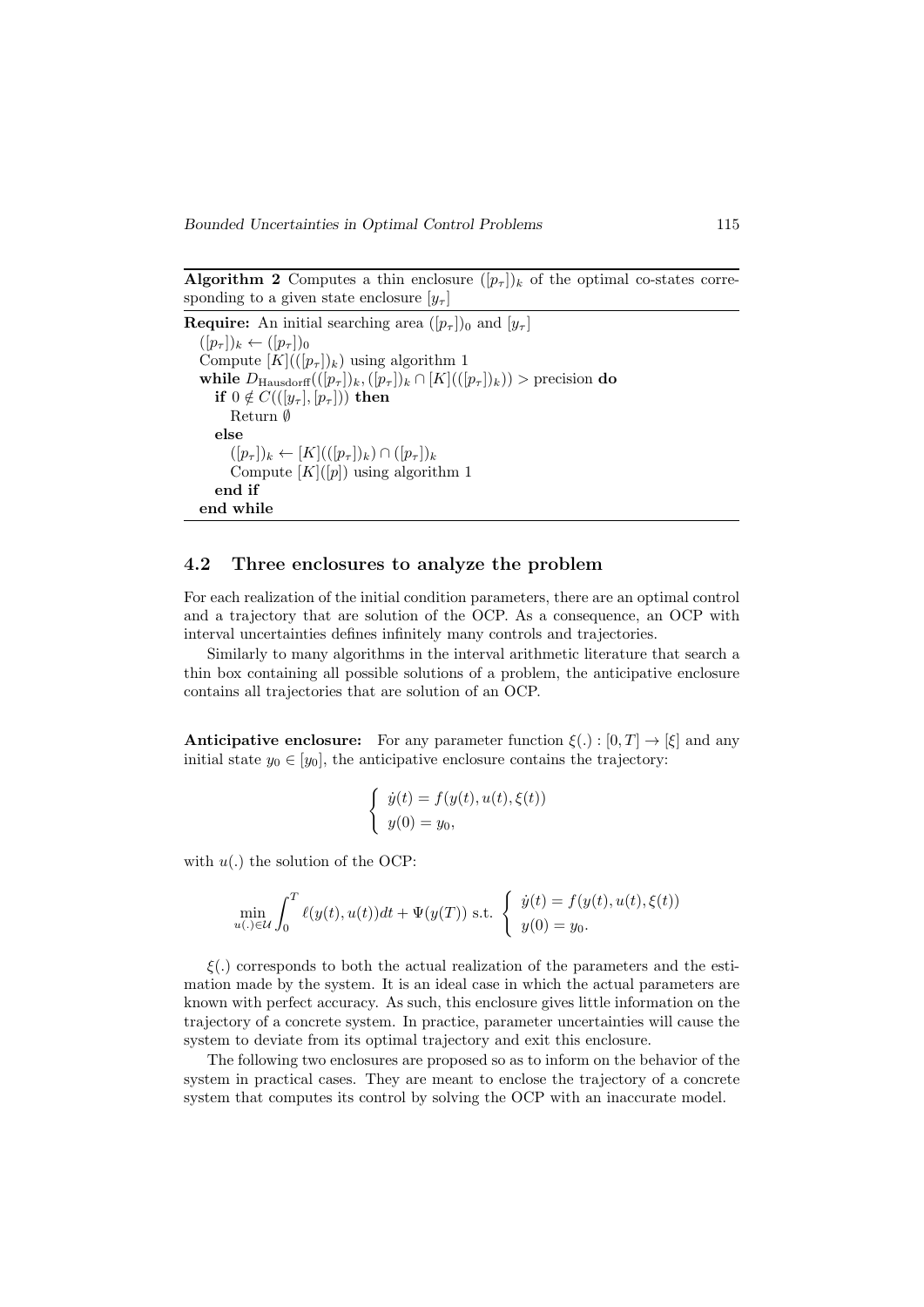Open loop enclosure : It encloses a system which follows blindly an initial solution that was computed with inaccurate parameters. For any couple of parameters functions  $\xi(.)$ ,  $\hat{\xi}(.)$ :  $[0, T] \rightarrow [\xi]$ , and any initial state  $y_0 \in [y_0]$ , the open loop enclosure contains the trajectory:

$$
\begin{cases} \dot{y}(t) = f(y(t), \hat{u}(t), \xi(t)) \\ y(0) = y_0, \end{cases}
$$

with  $\hat{u}(.)$  the solution of the OCP:

$$
\min_{\hat{u}(\cdot) \in \mathcal{U}} \int_0^T \ell(\hat{y}(t), \hat{u}(t))dt + \Psi(\hat{y}(T)) \text{ s.t. } \begin{cases} \dot{\hat{y}}(t) = f(\hat{y}(t), \hat{u}(t), \hat{\xi}(\cdot)(t)) \\ \hat{y}(0) = y_0. \end{cases}
$$

 $\xi(.)$  corresponds to the actual realization of the parameters, which is unknown. Hence the system has an inaccurate estimation  $\hat{\xi}$ . This is close to worst case analysis, as the worst case being the application of a control tailored for an extreme scenario to the opposite extreme scenario. This enclosure emphasizes the worst under or over-shooting possible.

It is possible to make a less pessimistic enclosure by taking into account the fact that the system can correct its trajectory using sensor data.

Closed loop enclosure : It encloses a system that uses a perfect measure of its state to recompute the solution of the OCP online (but with inaccurate parameters). Consider a list of recomputation time  $(\tau_k)_{k\in{0..K}}$ ,  $0 = \tau_0 < \tau_1$ ...  $\tau_K = T$ . For any couple of parameters functions  $\xi(.)$ ,  $\hat{\xi}(.)$ :  $[0,T] \to [\xi]$ , and any initial states  $y_0 \in [y_0]$ , the closed loop enclosure contains the trajectory of the piecewise-defined system:

$$
\begin{cases} \dot{y}(t) = f(y(t), \hat{u}_k(t), \xi(t)), t), \forall t \in [\tau_k, \tau_{k+1}] \\ y(0) = y_0, \end{cases}
$$

with  $\hat{u}_k(.)$  the solution of the OCP:

$$
\min_{\hat{u}(\cdot) \in \mathcal{U}} \int_{\tau_k}^T \ell(\hat{y}(t), \hat{u}(t)) dt + \Psi(\hat{y}(T)) \text{ such that } \begin{cases} \dot{\hat{y}}(t) = f(\hat{y}(t), \hat{u}(t), \hat{\xi}(t)) \\ \hat{y}(\tau_k) = y(\tau_k). \end{cases}
$$

The overall control is made of pieces  $\hat{u}_k$ . that are computed with an accurate measurement of the state  $y(\tau_k)$ . As in the open-loop enclosure,  $\xi(.)$  corresponds to the actual realization of the parameters, which is unknown, and  $\xi(.)$  is an inaccurate estimation. This encloses the actual operation of a system with an optimal control regulator. The system does not have access to the value of the parameters, but it compensates using measures of its state.

In this paper, a finite set of recomputation time  $(\tau_k)_{k\in{0..K}}$  is considered. Under this assumption the closed loop enclosure is a sequence of open loop enclosures. Future works will investigate scenarios in which the control is recomputed at every time, which causes the closed loop to have a more unique geometry.

The computation of these enclosures is presented in Section 4.3.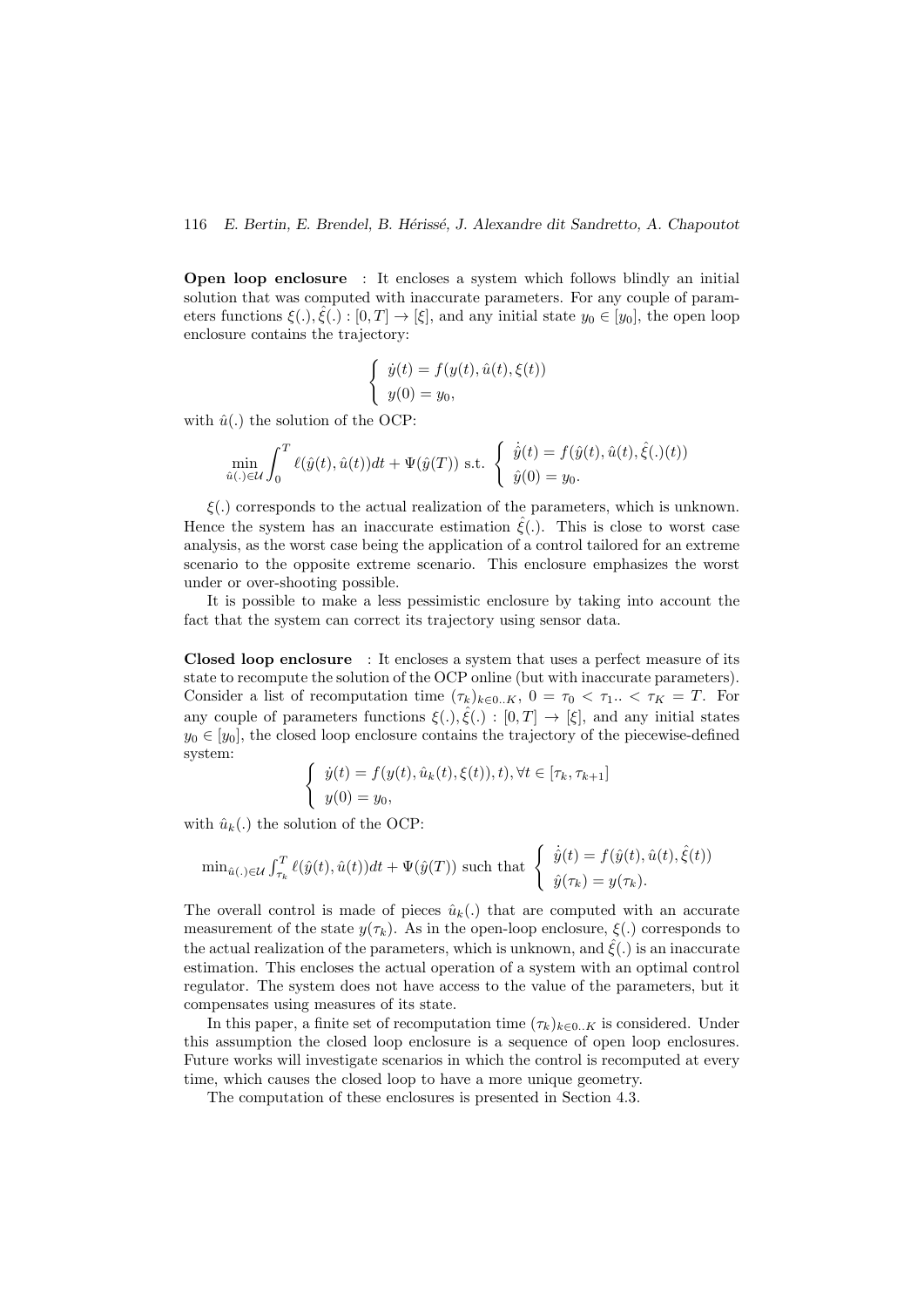## 4.3 The underlying geometry of these enclosures

A simpler system is considered to emphasize the geometry of the enclosures presented in Section 4.2. The following figures are depiction of the OCP:

$$
\min_{u(.)\in\mathcal{U}} \int_{\tau}^{T} \frac{u^2}{2} dt + K \frac{(y(T) - y_T)^2}{2} \text{ s.t. } \begin{cases} \dot{y}(t) = \xi(t)u, \\ y(\tau) = y_\tau, \\ T \text{ is fixed.} \end{cases}
$$

with  $\forall t, \xi(t) \in [\xi]$ , an uncertain parameter. As the state is one dimensional, state and co-state can be drawn on a single graph to showcase the important sets.

Open loop enclosure. As seen in Section 3.1.2, in the real case, the optimal control and trajectory are found by first solving the IVP (5) then integrating System (4).

To build the open-loop enclosure, an enclosure of the solution of the IVP is computed, then the evolution of System (4) is enclosed. If the initial state is such that  $y_{\tau} \in [y_{\tau}]$ , then the (state, co-state) couples can be anywhere in  $[y_{\tau}] \times \mathbb{R}^n$ , the orange vertical strip on Figure 3. The (state, co-state) couples that are solution of the IVP (5) are enclosed in the blue cone. The solutions of the OCP lie in the intersection (in red) of these two sets. If Algorithm 2 is initialized with a box  $([p_\tau])_0$ that is large enough to contain this intersection, then it computes a box enclosure of this intersection.

Once  $[p_\tau]$  has been computed, the evolution of System (4) is enclosed using validated simulation during a time range  $dt$ . This integration of System  $(4)$  is shown on Figure 4. This yields a set of possible state, co-state) couples at time  $\tau + dt$ , which in turn gives an enclosure of the possible states  $[y_{\tau+dt}]$ . By going on until the final time  $T$ , the open-loop enclosure is computed.



Figure 3: Geometric resolution of the OCP at time  $\tau$ .

Figure 4: Simulation of the System (4) from time  $\tau$  to time  $\tau + dt$ .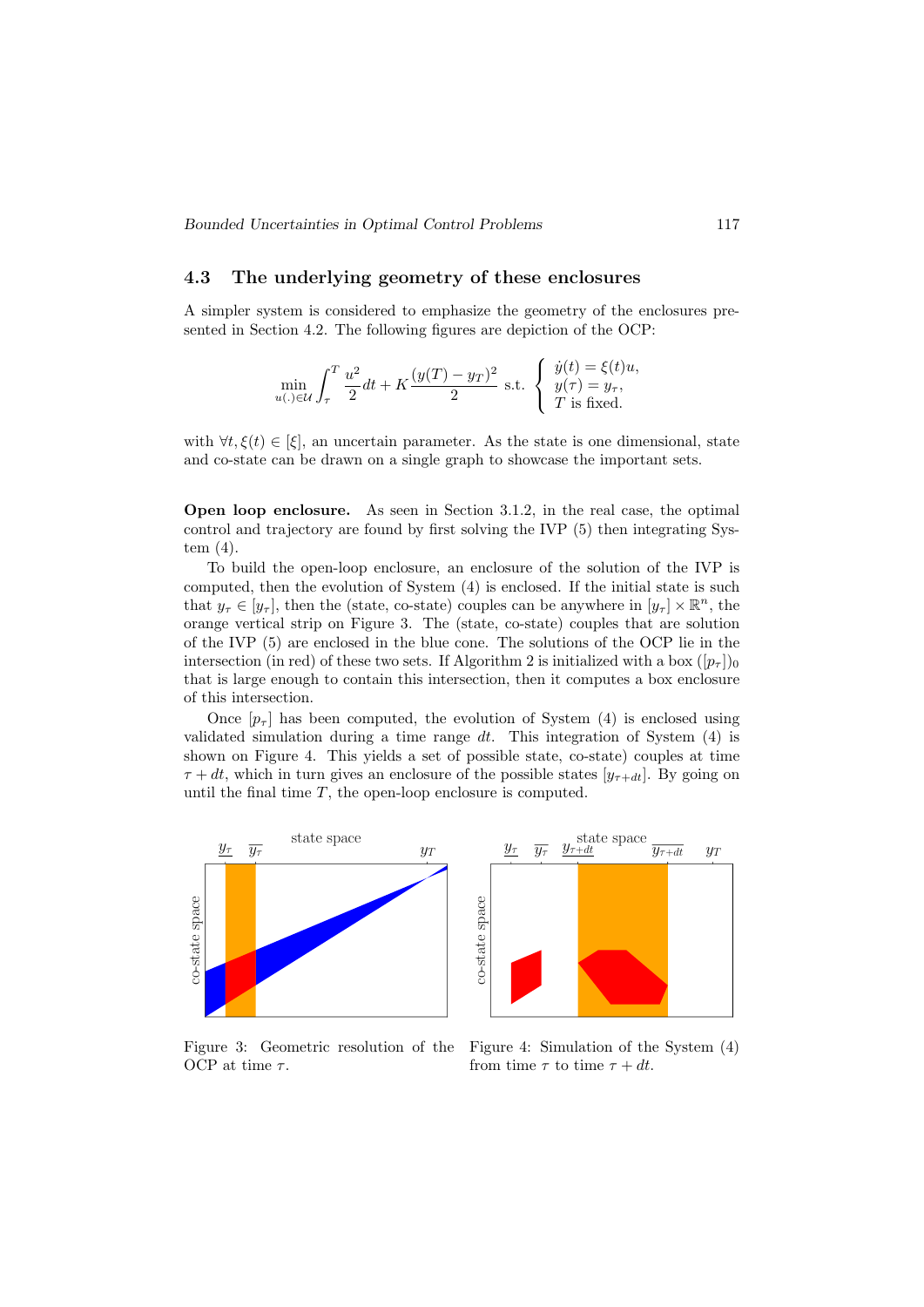Closed loop enclosure. If the system recomputes its control at  $\tau + dt$  using accurate measurements from the sensors, the OCP is solved again with an initial state in  $[y_{\tau+dt}]$ . This is illustrated in Figure 5, which is similar to Figure 4. An important point is that the red set of recomputed (state, co-state) couples is not contained in the purple set obtained by integrating System (4) from a prior step. This is due to the fact that the prior co-states were computed with the wrong parameters. Replacing them is a correction. Hence, these trajectories do not respect the equations of the PMP: applying a control that is optimal for a faulty model results in a non optimal trajectory.



Figure 5: Closed-loop: recomputation of the optimal co-states at time  $\tau + dt$ .

Figure 6: Anticipative: refining of the optimal couples at time  $\tau + dt$ .

Anticipative enclosure. To characterize the actual optimal trajectories, the following criterion is applied. If a trajectory is optimal from A to B and C is an intermediate state of that trajectory, then the trajectory is optimal from A to C and from C to B. If A is the state at time  $\tau$ , B is the state at time T and C is the state at time  $\tau + dt$ , then its (state, co-state) couple at time  $\tau + dt$  satisfies two properties.

- Optimality condition between A and C: the couple lies in the purple polyhedron on Figure 6, which is the set obtained by integrating System (4) from step  $\tau$ .
- Optimality condition between C and B: the couple is in the blue cone on Figure 6, which is the set of solutions of the IVP (4) with the initial time  $\tau + dt$ .

By taking the intersection of these two sets, the set of optimal (state, co-state) couples is refined. This refinement can be done by initializing Algorithm 2 with  $([p_{\tau+dt}])_0$  the projection of the purple polyhedron on co-state space.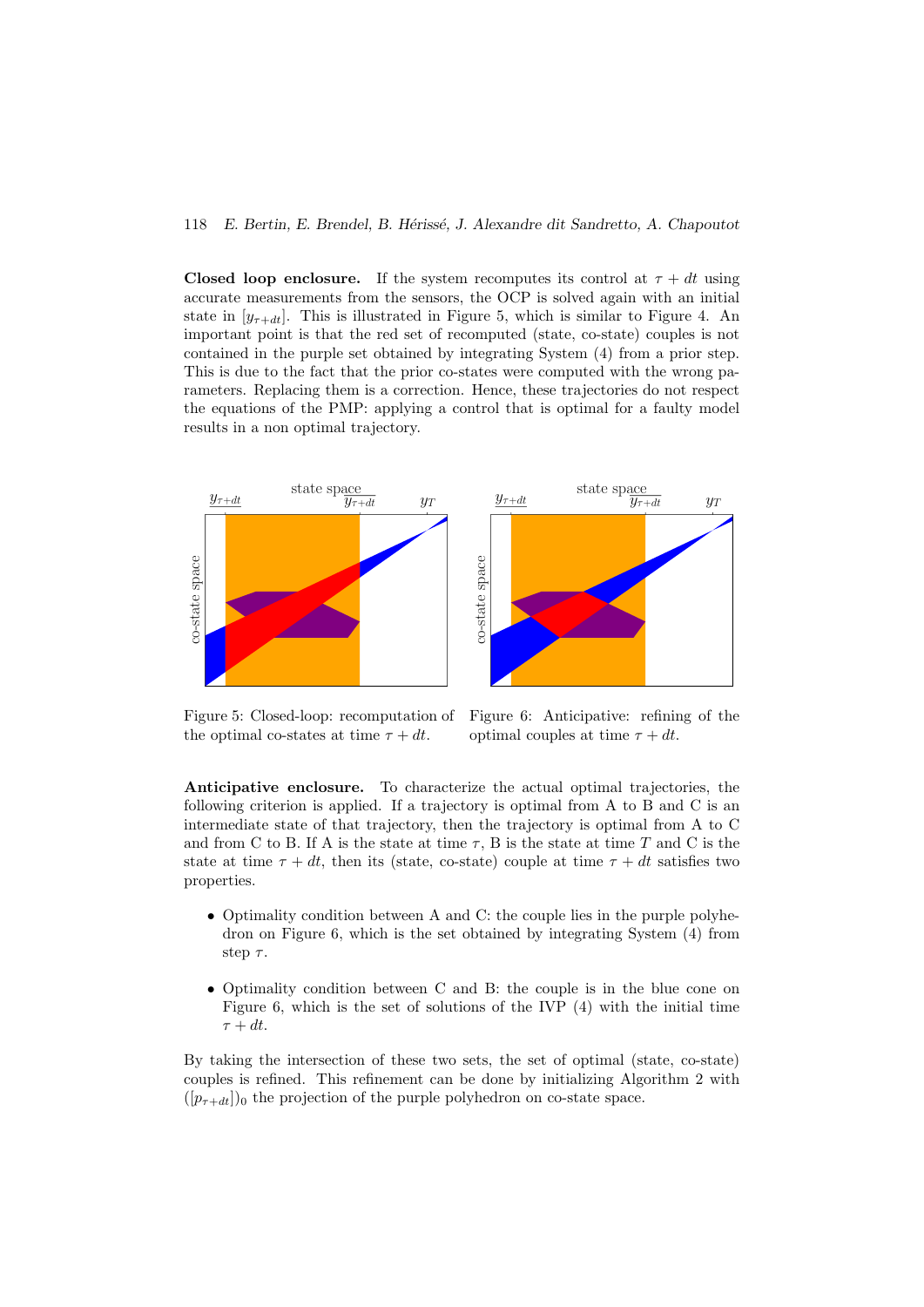# 5 Experimentations

The computation of the three enclosures is showcased on a double integrator with quadratic cost.

## 5.1 A naive implementation

Since Krawczyk's Algorithm 2 operates with boxes, the state representation has to be a box or a set of boxes. Representing the set of possible states by a box is computationally efficient but causes crippling wrapping effects. Instead, we propose a naive implementation that encloses the state at time  $t$  in a tiled bounding box, such as in Figure 2.

To compute an enclosure of state at time  $t+dt$ , for each tile that might contain a possible state, the OCP is solved (see Figure 7) and then the system is integrated. A first round of OCP resolution and validated integration is done to compute a bounding box of the state at time  $t + dt$ , then this bounding box is tiled uniformly and a second round finds which tiles might contain a solution.



Figure 7: Paving the state enclosure to get a thinner approximation.

Each tile requires several calls to Algorithms 1 and 2 , and since the complexity of the tiling is exponential in the dimension, this naive method is not adapted to complicated systems.

### 5.2 Numerical results on a double integrator

Consider a double integrator in a uniform gravity field and with a reactor thrust. It is subject to a quadratic continuous cost and a quadratic penalization on the final state.

$$
\min \int_0^T \frac{||u||^2}{2} dt + K_v \frac{||v(T)||^2}{2} \quad \text{such that} \quad \begin{cases} \dot{r}(t) = v \\ \dot{v}(t) = -\frac{C}{m}u - Ge_2 \\ \dot{v}(t) = -\frac{C}{m}u - Ge_2 \end{cases} \tag{11}
$$
\n
$$
+ K_r \frac{||r(T) - r_T||^2}{2} \quad \text{such that} \quad \begin{cases} \dot{r}(t) = v \\ \dot{v}(t) = -\frac{C}{m}u - Ge_2 \\ r(0) = r_0, \quad v(0) = v_0, \end{cases}
$$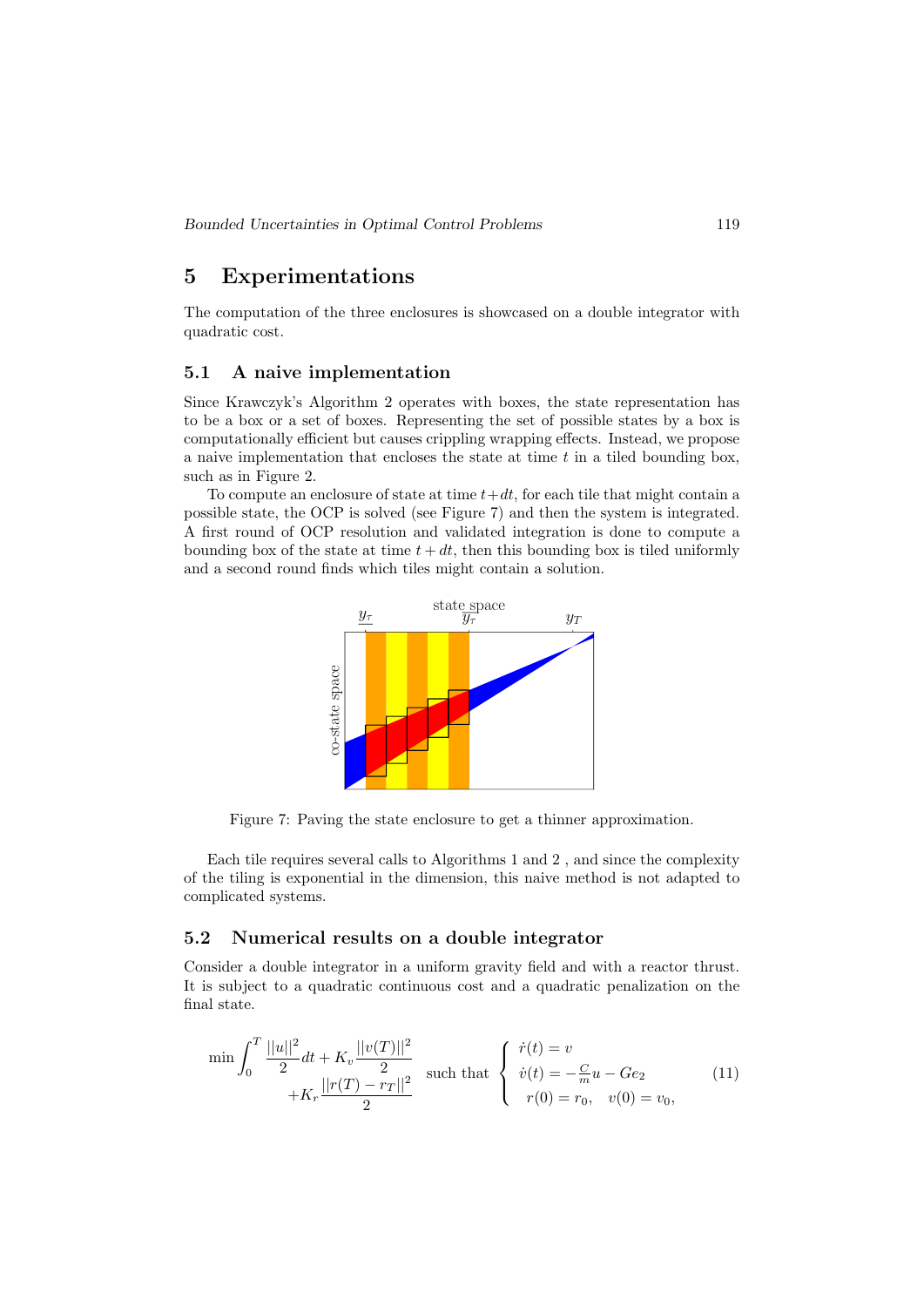where  $G$  is the normalized gravity field,  $e_2$  is the unit vector of the vertical axis,  $C$ is the maximum thrust and  $m$  is the mass of the system, which is assumed to be constant.

By using the method in Section 3.1.2, this OCP turns into the following two point boundary value problem:

$$
\begin{cases}\n\dot{r}(t) = v \\
\dot{v}(t) = -p_v \left(\frac{C}{m}\right)^2 - Ge_2 \\
\dot{p}_r(t) = 0 \\
\dot{p}_v(t) = -p_r\n\end{cases}
$$
\n(12)\n
$$
r(0) = r_0, \qquad v(0) = v_0
$$
\n
$$
p_r(T) - K_r r(T) = 0, \quad p_v(T) - K_v v(T) = 0.
$$

The values used are inspired by the take-off problem in [4]. The parameter nominal values are the same as in [4]. The initial position of the system corresponds to the final position of the take-off mission. The initial velocity has been chosen to be coherent with a re-entry mission.

The solution of the nominal case is presented on Figure 8.

The initial position has an uncertainty of around 5 km, which is about 2% of the span of the trajectory. The initial speed has a relative uncertainty of 1.7% and the parameter ratio  $C/m$  has a relative uncertainty of 0.2%. However, the mission duration is greater than the optimal duration so as to emphasize the differences between the enclosures. The longer the mission, the more the system has to fight gravity, the more uncertainties are accumulated along the vertical axis.

Figures 9, 10 and 11 depict enclosures of the double integrator computed using Algorithm 2 coupled with a tiling of the state enclosure (as shown on Figure 7). The initialization of Algorithm 2 depends on the type of enclosure, as explained in Section 4.3.

Since System (12) is linear time invariant with a strictly triangular matrix, there are analytic formulae for the flow and the resolvents. We use these analytic formulae in Algorithm 1. We have also simulated Systems (9) and (10) with DynIbex [1]: a  $C++$  library for validated simulation. The precision of the results of the simulations matches those of the analytic formulae. However, these simulations drastically increase computation time, which in turn significantly restrict the precision of the tiling. As a consequence, Figures 9, 10 and 11 were done with analytic formulae rather than validated simulation.

The anticipative enclosure on Figure 9 starts wide because of initial uncertainty but gets thinner as all the system converge to the target. As a result, the final box is very thin.

Contrarily, the open-loop enclosure on Figure 10 becomes wider over time and the final box is very big. Systems over-shoot or under-shoot the target because of their lack of correction.

Lastly, the closed loop enclosure on Figure 11 is somewhere in between the two other enclosures. These systems deviate from their optimal trajectory but correct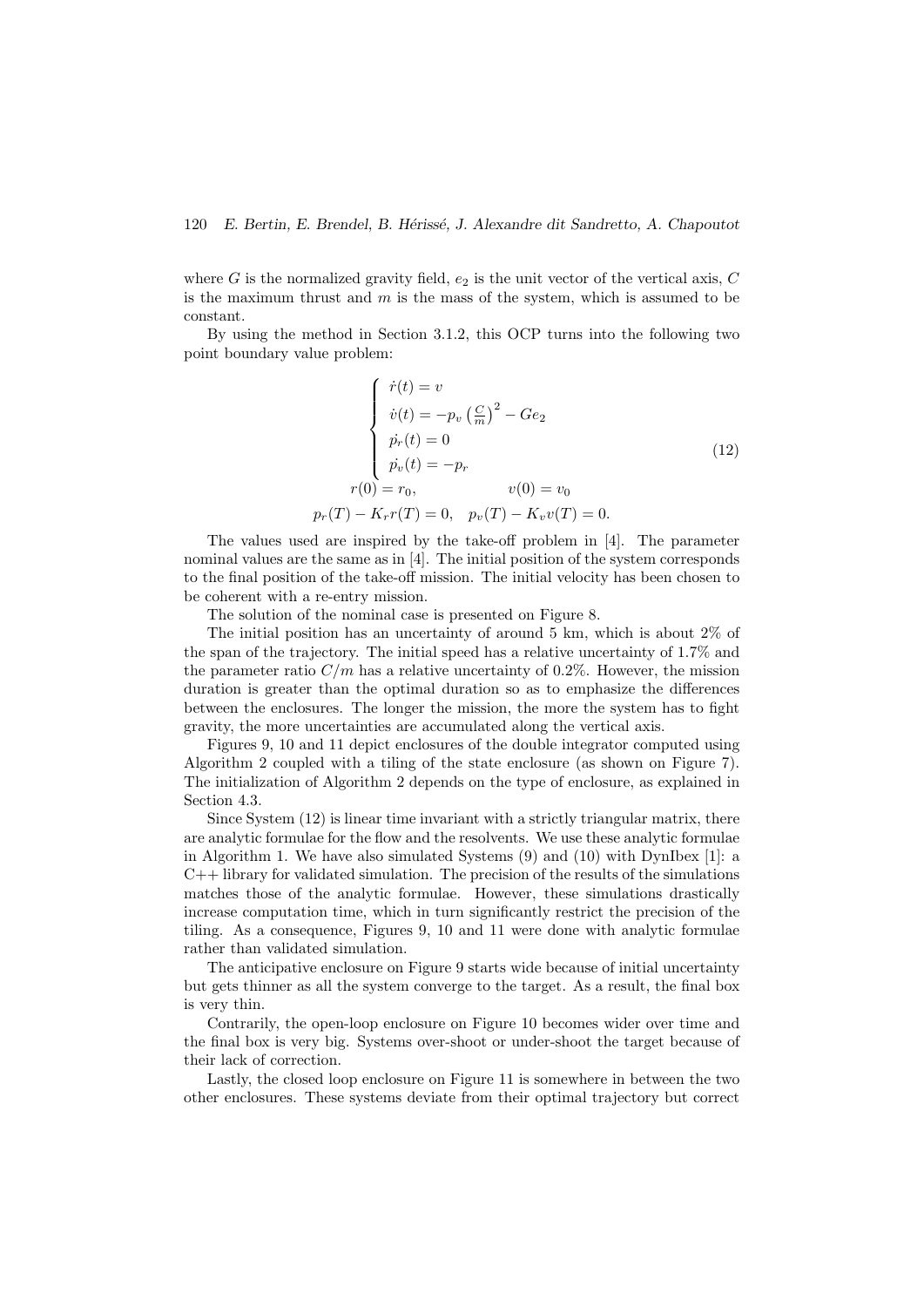it, leading to a bulge on the middle and end of the trajectory that gets abruptly smaller at the end.



Figure 8: Optimal trajectory, velocity space trajectory and control for the a double integrator with quadratic cost. Unlike Goddard's problem on Figure 1, the control changes continuously.



Figure 9: Anticipative enclosure of position and velocity.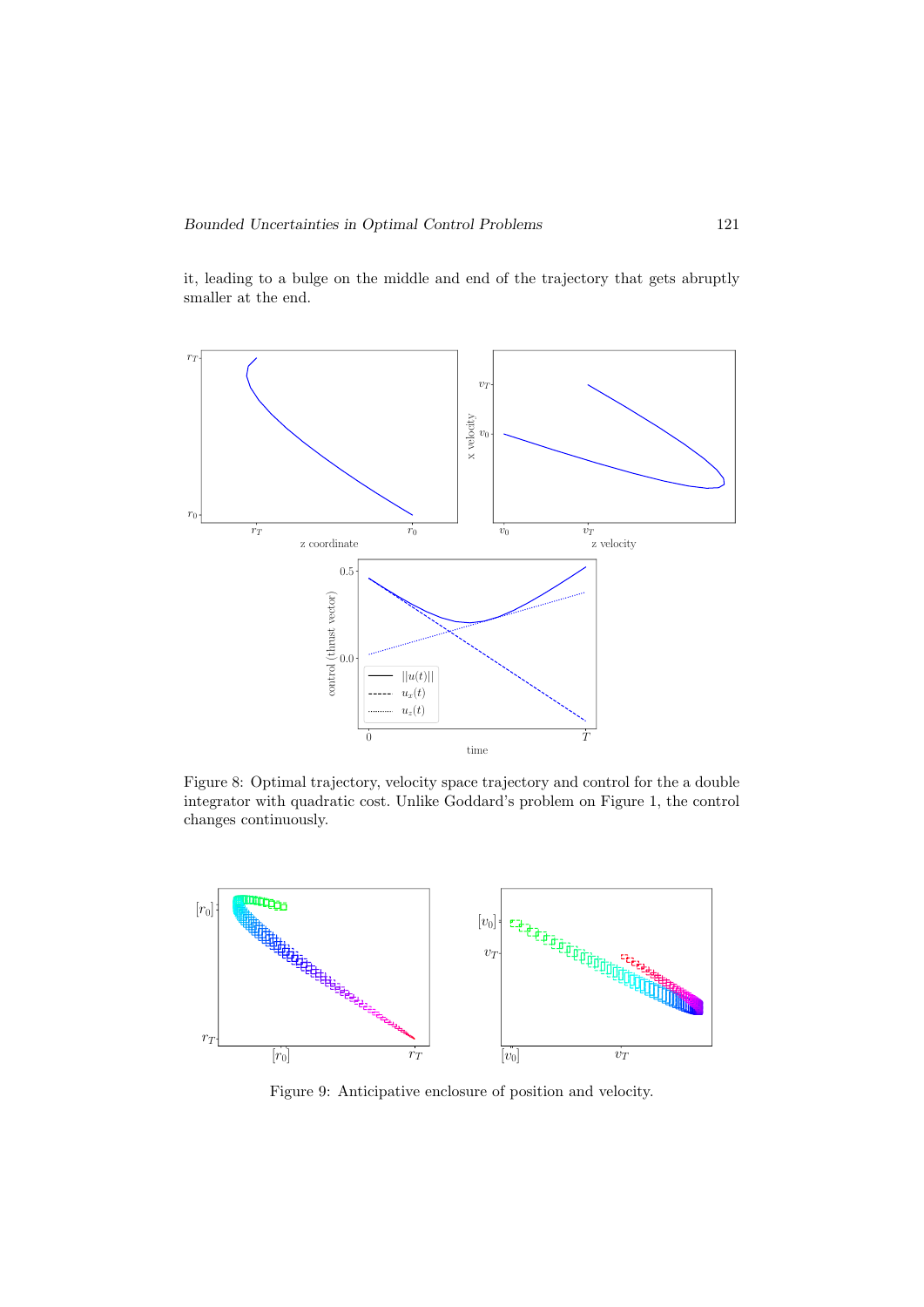

Figure 10: Open loop enclosure of position and velocity.



Figure 11: Closed loop enclosure of position and velocity.

# 6 Discussion

In this section, we propose some uses of the enclosures, then list what needs to be done to address more complex problems.

### 6.1 Risk assessment and indicating the relevance of an OCP

These enclosures are similar to those developed in [2]. As such, they can have the same application. Consider the example of final constraints: the final state must be in a safe zone. The final position must be in the recuperation platform and the final velocity must be sufficiently small for the system to land. A similar reasoning can be held for a state constraint, or other requirements of a mission.

If the final state box of the closed loop enclosure (Figure 11) is contained in the safe zone, then a system using this OCP in closed loop is guaranteed to satisfy the final constraint. Similarly, it can be guaranteed that applying the solution of the OCP in open loop will satisfy the mission (although this is clearly not the case on Figure 10). Both are strong assessment of robustness. The cost can be enclosed as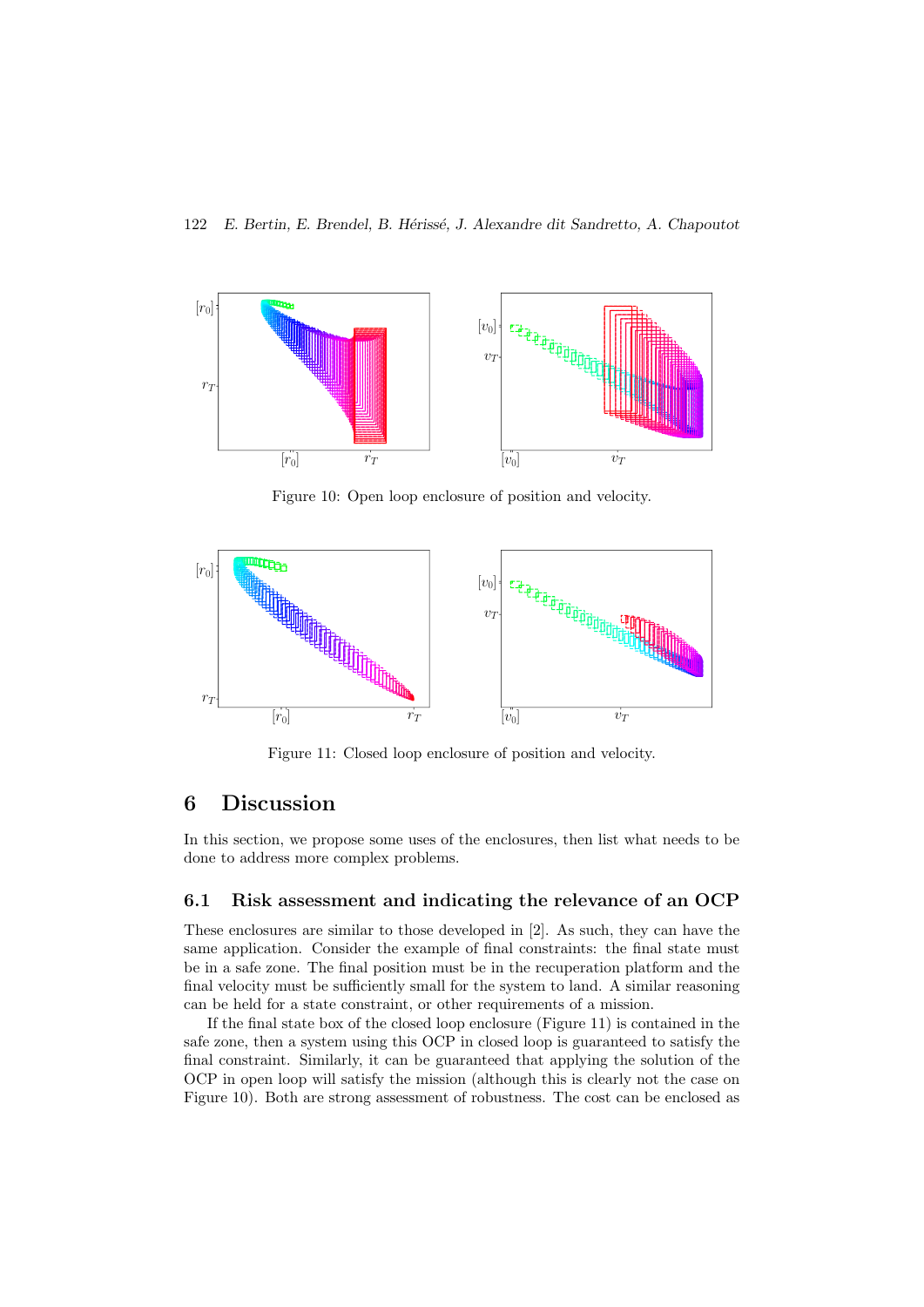well, which gives a worst performance index.

When using a floating-point control, the anticipative enclosure will provide an upper bound to the distance to the actual optimal control. As a consequence, this provide a criterion to discuss the validity of a floating-point control. To minimize this criterion, the middle point of the control box of the anticipative enclosure can be used as a control.

These enclosures could be used to design the model or the concrete system. For instance, if the final enclosure of the velocity of the anticipative enclosure (Figure 9) is not entirely contained in the safe zone, that means that there might be a realization of the initial states and the parameters such that the system will crash by following the optimal trajectory defined by the OCP.

The existence of such a realization is not guaranteed as those enclosures are conservative, nevertheless, for critical systems, the mere possibility of the existence of a failure may require the OCP to be changed.

In Problem (11), this could mean increasing the penalization coefficient  $K_r$  and  $K_v$ , thus making the launch more costly but decreasing the uncertainty on the final state and maybe void the possibility of failure.

Contrarily, if the open-loop or closed-loop enclosures final boxes respect the final constraint by a significant margin, then the penalization could be decreased to achieve better performances on other criteria. Alternatively, the uncertainty could be altered. One could assess the maximum acceptable magnitude of the uncertainties and use it as specification for the creation of an engine or sensors. Lastly, if the open loop enclosure respects all the constraints, then it might not be necessary to elaborate a closed loop regulator.

Of course, these statements hold true as long as the model with uncertainties is accurate. If parameter uncertainties have been under-estimated or if the model has neglected a phenomenon, then there is no guarantee that the system will remain in the enclosures.

# 6.2 Generalizing to Goddard's problem

The double integrator with quadratic cost was considered because it is used to initialize a continuation method to solve Goddard's problem [4, 5].

In a similar manner to a continuation method, there are two steps to bridge the gap between the double integrator and Goddard's problem. First non linear systems have to be addressed. We need to simulate non linear problems and their resolvent, which is costly. Then state dependent transitions and variable time horizons will need to be modeled and enclosed. This means being able to enclose the evolution of a hybrid system, if possible in a manner that does not induce a significant over-approximation. This also makes the computation of the resolvent more challenging.

In addition to that, Goddard's representation of a spacecraft is in dimension seven. As a consequence, tiling may no longer be used to improve the precision of Algorithm 2. An entirely new method may be needed.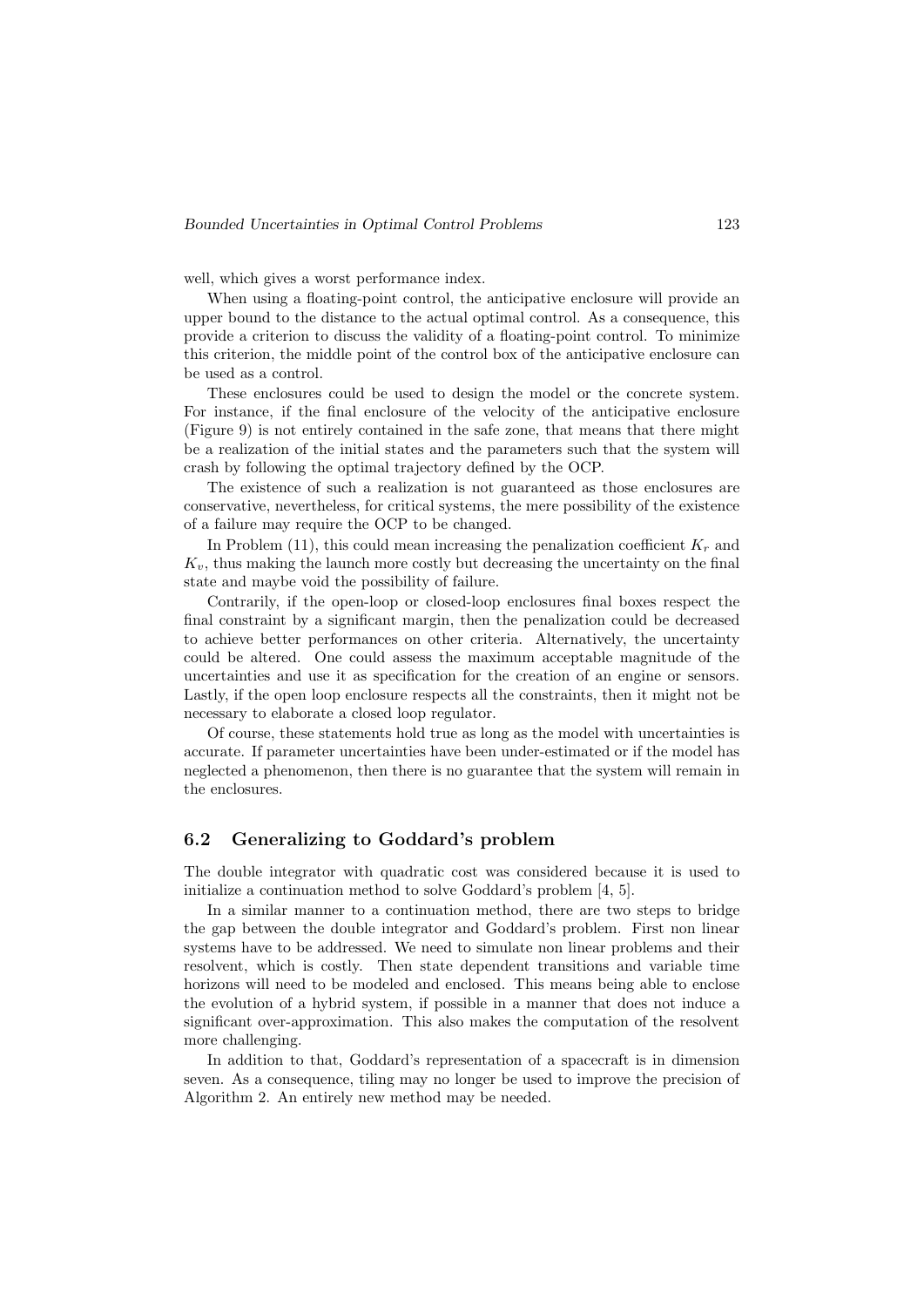# 7 Conclusion

In this paper, a resolution tool was proposed for optimal control problems with embedded uncertainties. This resolution tool is used to compute three enclosures, an anticipative enclosure containing all possible solutions of the optimal control problem, and open-loop and closed loop enclosures that bounds the trajectory of a concrete system that uses this problem as a controller. These enclosures can show the deviation caused by the uncertainties, identify the critical zone that could be crossed or more generally assess the relevance of a given optimal control problem.

In later works, we will try to improve our method until it can reliably compute these enclosures for a problem as complex as Goddard's.

# Acknowledgment

This work was partially supported by the "Chair Complex Systems Engineering – Ecole polytechnique, Thales, DGA, FX, Dassault Aviation, Naval Group Research, ENSTA Paris, Télécom Paris, and Fondation ParisTech"

# References

- [1] Alexandre dit Sandretto, J. and Chapoutot, A. Validated explicit and implicit Runge–Kutta methods. Reliable Computing, 22(1):79–103, Jul 2016.
- [2] Althoff, M. Reachability Analysis and its Application to the Safety Assessment of Autonomous Cars. PhD thesis, Technische Universität München, 2010.
- [3] Blackmore, L. Autonomous precision landing of space rockets. The Bridge, 4(46):15–20, 01 2016.
- [4] Bonnans, F., Martinon, P., and Trélat, E. Singular arcs in the generalized goddard's problem. Journal of Optimization Theory and Applications, 139(2):439– 461, 2008. DOI: 10.1007/s10957-008-9387-1.
- [5] Brendel, E., Hérissé, B., and Bourgeois, E. Optimal guidance for Toss Back concepts of Reusable Launch Vehicles. In EUCASS, 2019.
- [6] Butcher, J. C. Coefficients for the study of runge-kutta integration processes. Journal of the Australian Mathematical Society, 3(2):185–201, 1963. DOI: 10.1017/S1446788700027932.
- [7] Caillau, J.-B., Cerf, M., Sassi, A., Trélat, E., and Zidani, H. Solving chance constrained optimal control problems in aerospace via kernel density estimation. Optimal Control, Applications and Methods, 39(5):1818–1832, 2018. DOI: 10.1002/oca.2445.
- [8] Coron, J.M. and American Mathematical Society. Control and Nonlinearity. Mathematical surveys and monographs. American Mathematical Society, 2007.